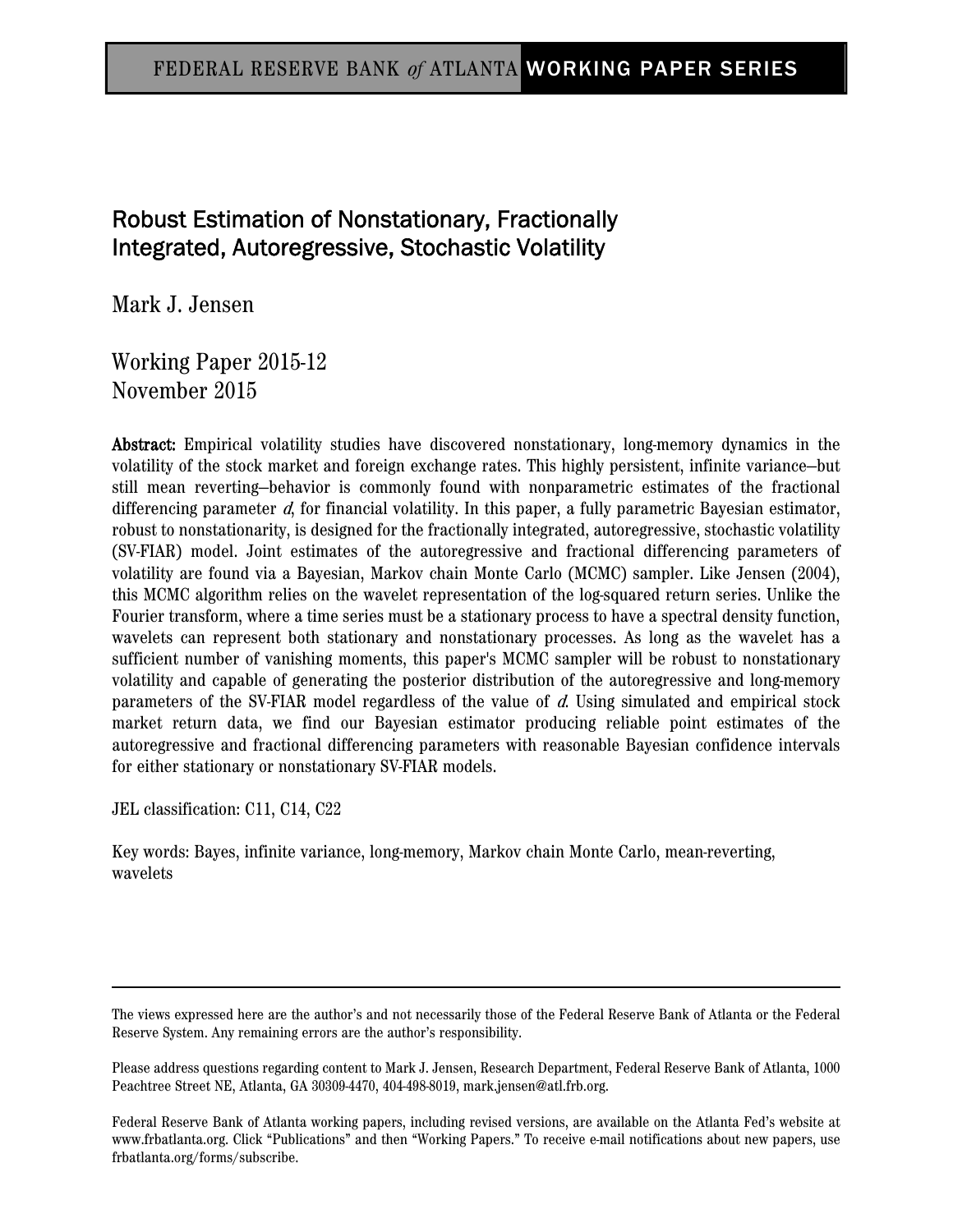# 1 Introduction

Long-memory, the behavior where the correlation in a times series decays at a slow hyperbolic rate as the interval between observations increases, is a prevalent feature of the volatility of financial returns. Nonparametric estimates of volatility such as realized volatility (Anderson et al., 1999; 2001; 2003) along with different power transformations of absolute returns (Ding et al., 1993; Granger and Ding, 1996) have exhibited long-memory behavior in a wide array of financial asset returns. Fractionally integrated versions of the ARCH and EGARCH model (Baillie et al., 1996; Bollerslev and Mikkelsen, 1996; 1999) and the stochastic volatility model (Bredit et al., 1998 and Harvey, 2011) also find long-memory in the volatility of returns.

Different degrees of long-memory has been found in the estimates of the fractional differencing parameter d for realized volatility where stationary values of d are found taking on values in the range of 0.35 to 0.45 (see Andersen, Bollerslev, Diebold, and Ebens; 2001; Andersen, Bollerslev, Diebold, and Labys; 2001; Andersen, Bollerslev, Diebold and Labys; 2003). Others have found volatility's fractional order of integration to be significantly greater than the mean-reverting and stationary threshold value of 1/2. Using a FIGARCH model of the S&P 500 composite stock index, Bollerslev and Mikkelsen (1996, 1999) find d to be near 0.6. Hurvich and Ray  $(2003)$  find the d in the daily series of the Deutsch Mark-US Dollar exchange rate to equal 0.56 with a fractionally integrated stochastic volatility model. Using a different time period, Harvey (2010) also finds the volatility of the Deutsch Mark-US Dollar exchange rate following a non-stationary, mean-reverting, long-memory process whose variance is infinite by estimating  $d$  to be 0.87 with a fractionally integrated stochastic volatility model.

A long-memory process does not have a finite ordered, moving average representation for positive values of d. Instead, its infinite ordered, moving average representation converges when  $d < 1/2$ , but diverges when  $1/2 \leq d < 1$  (see Cheung and Lai, 1993, and Bae et al., 2005). This divergences when  $d$  is great than one-half leads to a non-stationary, meanreverting, long-memory process whose variance is infinite. Such nonstationary values of d present problems for the existing suite of time-varying, conditional, long-memory, variance model estimators. A fractional differencing parameter between one-half and one causes a unit root type volatility model to be unreliable since differencing volatility results in a series that is to close to being non-invertible. Baillie et al. (1996) and Bollerslev and Mikkelsen (1996, 1999) estimate the fractionally integrated ARCH class of models by truncating the long-memory process's infinite moving average average representation. The size of the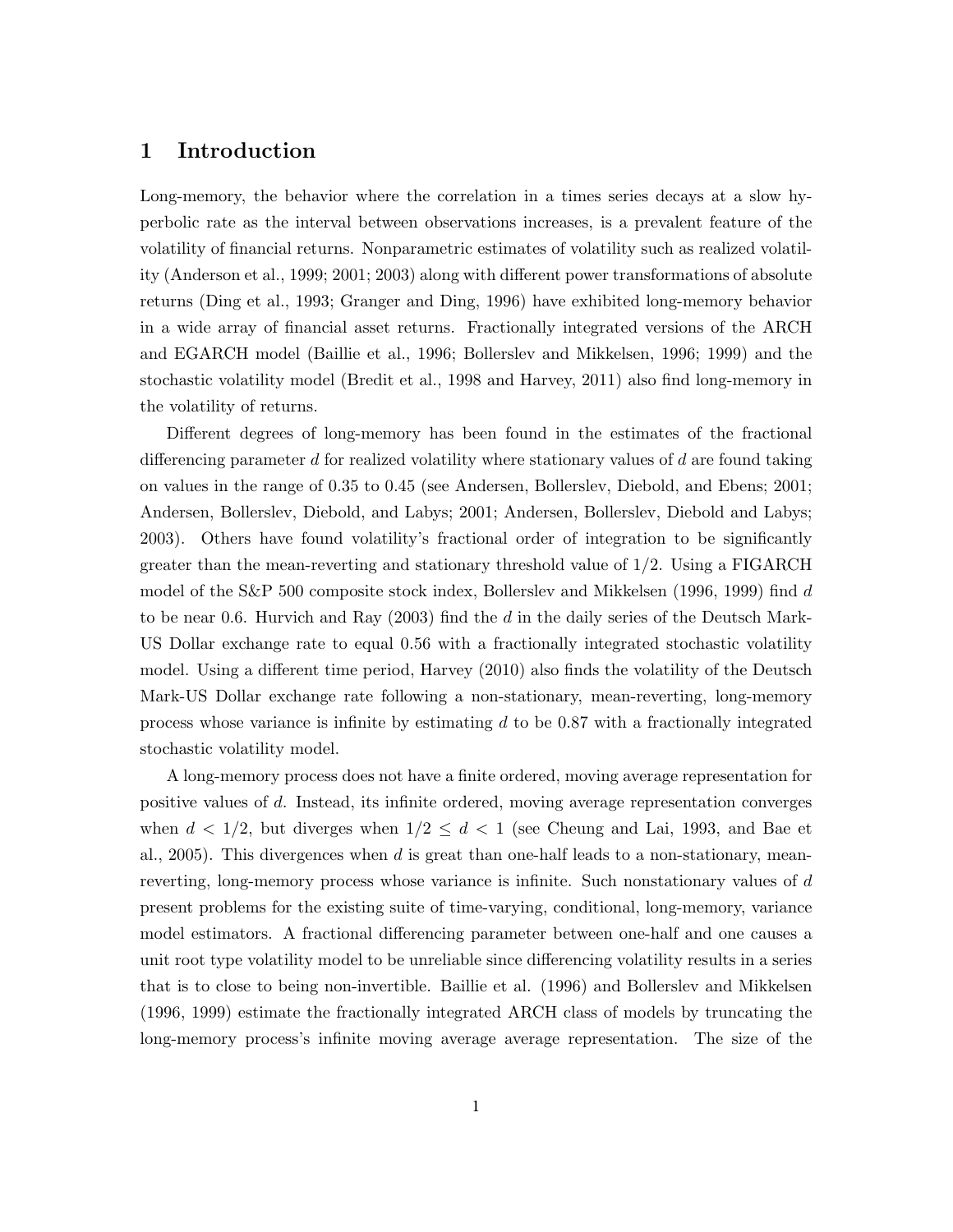approximation error from this truncation grows as the value of  $d$  get larger, and, hence, should in general be avoided regardless of d being greater than one-half or not.

Besides volatility not having a variance when  $d$  is greater than one-half, the spectral density function of the volatility process also does not exist. Hence, Fourier based semiparametric estimators of a fractionally integrated stochastic volatility model, for example, Deo and Hurvich (2001), Hurvich and Ray (2003) and Artech (2004), also suffer when d is greater than one-half. Hurvich, Moulines and Soulier (2005) and Frederiksen and Nielsen (2008) overcome a d greater than one-half by computing the pseudo-spectral density function. They prove the frequency domain, local Whittle estimator of d to be a consistent estimator of  $d$  when applied to log-squared returns. However, these frequentist, local Whittle estimators are only asymptotically normal when  $0 \leq d \leq 3/4$  and have been shown to be heavily biased in simulation studies.

In this paper we are interested in providing the Bayesian joint posterior distribution of the short and long-memory parameters under both stationary and nonstationary, fractionally integrated, autoregressive, stochastic volatility (SV-FIAR). Short memory volatility dynamics are be governed by stationary values of the autoregressive parameter. Stationary, and nonstationary, long-memory volatility behavior is determined by the fractional differencing parameter. We obtain the posterior distribution of the SV-FIAR model's autoregression and long-memory parameters by constructing a highly efficient Markov chain Monte Carlo (MCMC) algorithm in the wavelet domain to produce draws from the parameters joint posterior distribution.

Bayesian methods have become more and more the norm in estimating autoregressive, stochastic volatility models (see the Introduction to Shephard, 2005). This dominance has occurred because the Bayesian approach integrates away the unobservable volatilities to produce likelihood-based estimates of the volatility process' unknown parameters. A Bayesian approach is also appealing because, unlike the above frequentist approaches, which rely on asymptotic results, posterior inference is exact and only conditions on the observed assets returns. These advantages have already been applied by Jensen (2004) in the posterior inference of stationary, long-memory, stochastic volatility, but have not yet been applied to the non-stationary case.

The novelty of our Bayesian approach is its use of the Daubechies (1988) class of wavelets to transform a nonstationary, highly persistent, volatility process into the wavelet domain where its wavelet coefficients are nearly uncorrelated but always with finite variance. While the Fourier series is a basis for stationary processes, wavelets provide a basis for the class of stationary and nonstationary processes. Wavelet analysis is the analysis of change where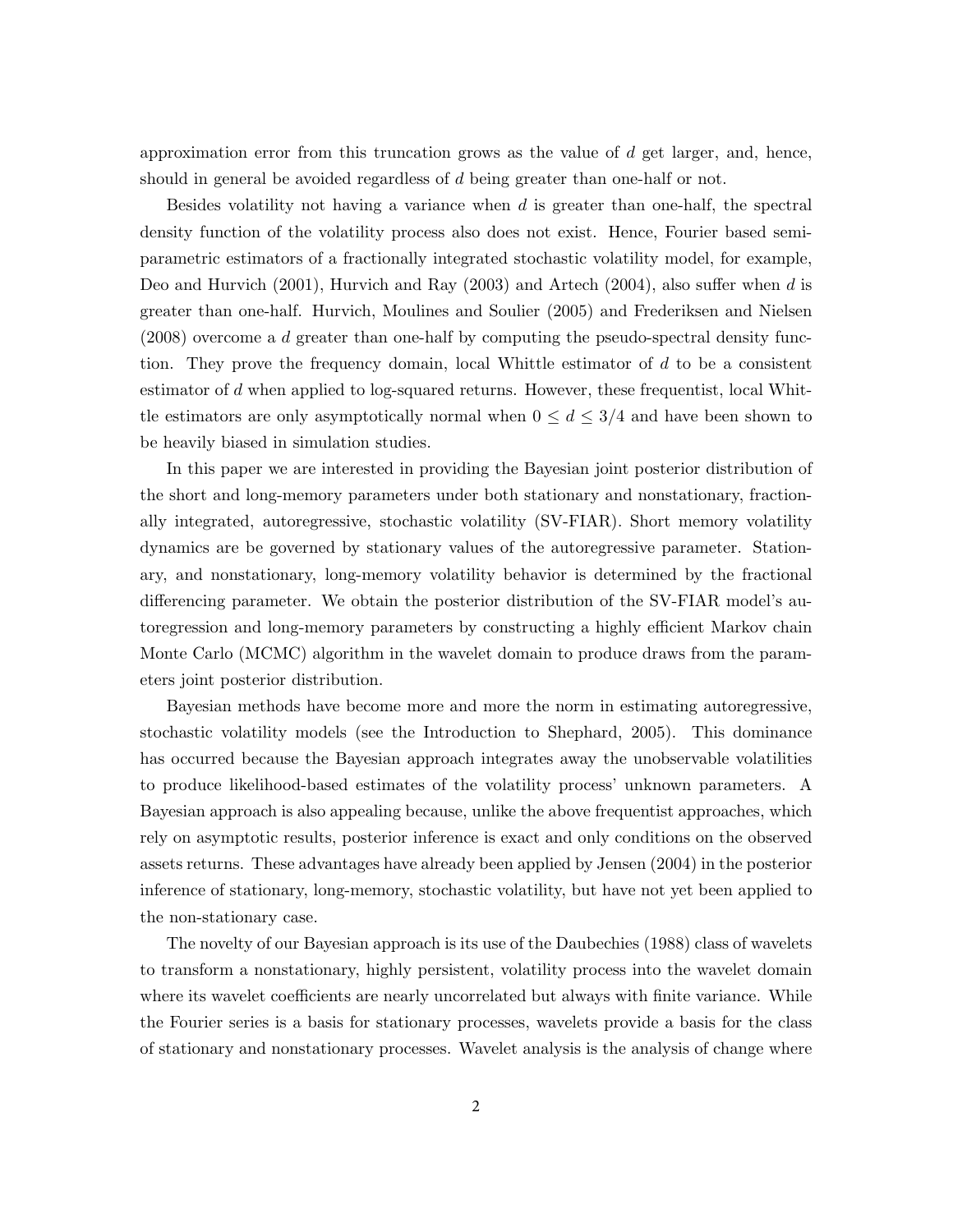the wavelet coefficient measures the amount of information lost at a point in time when a weighted moving average of larger and larger order is applied to the time series; e.g., for a first differenced time series the original time series can be found by adding back the value of the wavelet coefficients to the differenced times series. It is this decorrelating feature along with the wavelet being a basis function for nonstationary processes that makes wavelet analysis ideal for estimating stationary and nonstationary SV-FIAR models.

We apply our Bayesian sampler to stationary and nonstationary SV-FIAR model quasireturn data. We also us the sampler to estimate a SV-FIAR model for daily stock market return data. For the artificially generated SV-FIAR return data our Bayesian estimator produces good point estimates of the autoregressive parameter and of stationary and nonstationary values of the fractional differencing parameter. Empirically, we find strong evidence of non-stationary, mean reverting, long-memory behavior in 30 years worth of volatility dynamics from the Center for Research in Security Prices value-weighted stock portfolio index. Bollerslev and Mikkelesen (1996) also found similar non-stationary, longmemory behavior in the conditional, hetroskedasticity of stock market returns. However, as mentioned above their approach truncates the long-memory process's infinite moving average representation causing their estimate of d to capture only part of the long-memory, persistence of volatility. The approach we propose here does not truncate the moving average representation of long-memory and as such our estimator allows the autoregressive term to model the short-term dynamics of volatility and not be contaminated by the left over persistence not modeled by the truncated approximation.

The contents of the paper are as follows. In Section 2 we introduce the fractionally integrated, autoregressive, stochastic volatility model where volatility is highly persistence, situations where the variance of volatility is infinite but the volatility process is still meanreverting, and others where volatility nonstationary. Bayesian inference of the stochastic volatility model is explained in Section 3. Section 4 then provides the necessary wavelet theory to construct the paper's sampling algorithm. We recommend either Mallat (1999) or Percival and Walden (2000) to those interested in a more complete description of the statistical theory behind wavelet analysis. Section 5 constructs the Markov chain Monte Carlo simulator using a normal mixture representation the log-squared returns wavelet coefficients unknown distribution. Applications of the sampler are found in Section 6 where the fully parametric Bayesian wavelet estimator is applied to simulated SV-FIAR models and daily compounded stock market return data. Lastly, Section 7 summarizes our findings.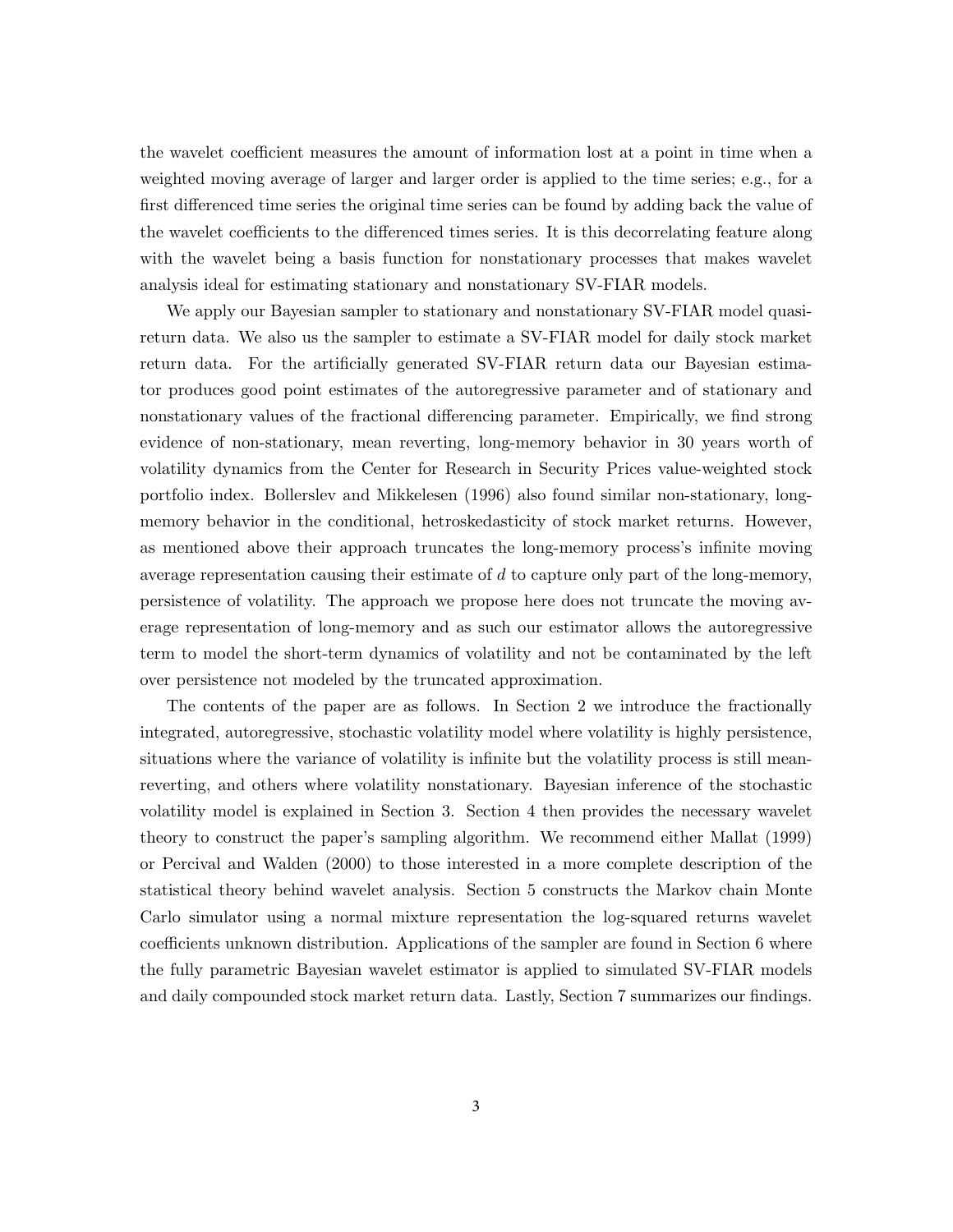### 2 SV-FIAR Model

Define the fractionally integrated, autoregressive, stochastic volatility model (SV-FIAR) as

$$
y_t = \sigma \exp\{v_t/2\}\xi_t,\tag{1}
$$

$$
(1 - \phi B)(1 - B)^{d}v_t = \sigma_{\eta} \eta_t, \qquad t = 1, \dots, T,
$$
\n
$$
(2)
$$

where at time t the mean corrected return from holding a financial instrument is  $y_t$ . The series  $v_t$  is the unobservable log-volatility of returns where Eq. (2) shows  $v_t$  following a fractionally integrated, first-order autoregressive process. We ignore the possible presence of leverage effects (see Nelson, 1991 and Harvey and Shephard, 1996) by assuming the innovations,  $\xi_t$  and  $\eta_t$ , to be uncorrelated, standard normal processes. The parameter  $\sigma_{\eta}$ is the standard deviation of log-volatility and  $\sigma$  is the modal instantaneous volatility. To ensure stationarity and invertibility in the autoregressive dynamics of  $v_t$ , the absolute value of the autoregressive parameter,  $\phi$ , is assumed to be less than one. Lastly, we denote the parameter vector of the SV-FIAR model as  $\beta = (\sigma, \sigma_{\eta}, d, \phi)'$ .

#### 2.1 Stationary behavior

As the product of two independent stochastic processes, one being the Gaussian white noise process,  $\xi_t$ , whose variance is known to be one, and the other being  $\exp\{v_t/2\}$ , all the odd moments of  $y_t$  will be zero, whereas its second and fourth order moments depend directly on the corresponding moments of  $v_t$ . Because  $\eta_t$  is assumed to be standard normal,  $\exp\{v_t/2\}$ is distributed log-normal with a mean of one. If the variance of  $v_t$  exists it follows that the unconditional variance,  $Var[y_t] = \sigma^2 \exp{\{\sigma_v^2/2\}}$ , where  $\sigma_v^2 \equiv Var[v_t]$ . When the variance of  $v_t$  does not exist,  $y_t$  continues to be a martingale difference process but its unconditional variance is no longer defined. Hence, stationarity of  $y_t$  will depend on the variance of  $v_t$ . If the variance of  $v_t$  is finite (infinite), then  $y_t$  will be a (strictly) stationary process.

Long-memory processes like  $v_t$  were independently introduced by Granger and Joyeux (1980) and Hosking  $(1981)^{1}$ . These long-memory processes are defined in terms of the fractional differencing operator,  $(1 - B)^d$ , whose binomial expansion equals

$$
(1 - B)^d = \sum_{j=0}^{\infty} \pi_j(d) B^j, \text{ where } \pi_j(d) = \prod_{0 < k \le j} \frac{k - 1 - d}{k} \sim \frac{j^{-d-1}}{\Gamma(-d)}, \text{ as } j \to \infty,
$$

B<sup>j</sup> is the lag operator,  $B^j x_t \equiv x(t-j)$ ,  $j = 0, 1, 2, \ldots$ , and  $\Gamma(\cdot)$  equals the gamma function.

<sup>&</sup>lt;sup>1</sup>For a review of the work performed in economics with long-memory processes see Baillie (1996).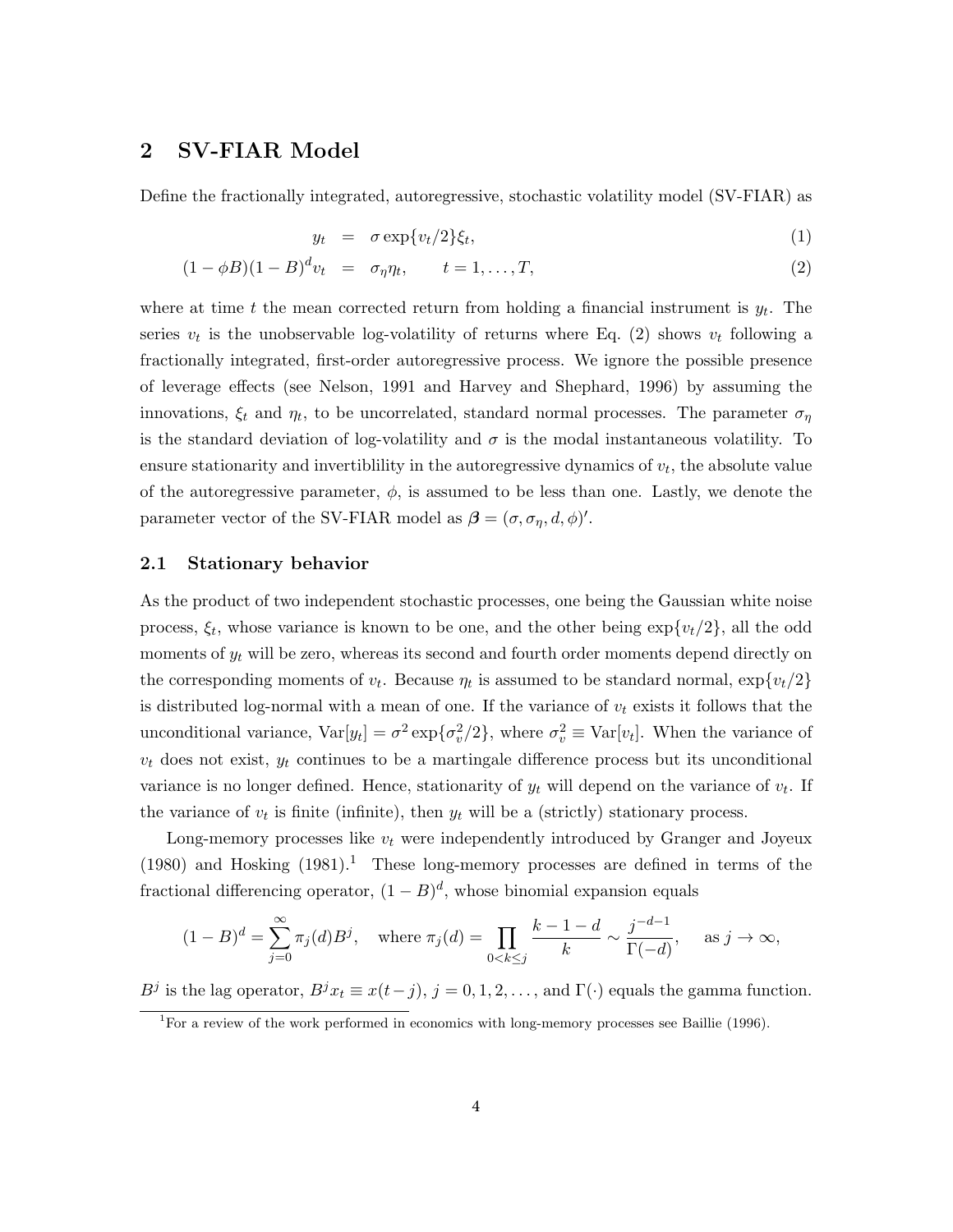Inverting the differencing operator results in

$$
(1 - B)^{-d} = \sum_{j=0}^{\infty} \psi_j(d) B^j \equiv F(d, 1; 1; B), \tag{3}
$$

where  $\psi_j(d) = \pi_j(-d) \sim j^{d-1}/\Gamma(d)$ , as  $j \to \infty$ , and  $F(\cdot)$  is the hypergeometric function (see Gradshteyn and Ryzhik, 1994, p. 1066). When  $0 < d < 1/2$ , the  $\psi_j$ s are not absolutely summable, instead, the sequence  $\{\psi_j\}$  is square-summable; i.e.,  $\sum_{j=0}^{\infty} \psi_j^2 < \infty$  (see Beran; 1994).

Combining our assumption of  $|\phi|$  < 1 with the square summability condition,  $0 < d <$  $1/2$ , it directly follows that  $v_t$  is a unique, mean zero, covariance stationary process (see Brockwell and Davis; 1993, Theorem 13.2.2). Under these assumptions the latent volatility process,  $v_t$ , exhibits the variance

$$
\sigma_v^2 = \frac{\sigma_\eta^2}{1 - \phi^2} \frac{\Gamma(1 - 2d)}{\Gamma^2(1 - d)},
$$

and the long-memory behavior captured by the slow hyperbolic rate of decay of its autocovariance

$$
E[v_t v_{t+s}] \sim |s|^{2d-1} \quad \text{as } s \to \infty,
$$

where  $a_s \sim b_s$  indicates  $a_s/b_s \to c$ , for some positive constant c, and the exponential rate of increase at frequency zero of its power spectrum

$$
S_{\nu}(\omega) = \frac{\sigma_{\eta}^{2}}{2\pi} \frac{1}{|1 - \phi e^{-i\omega}|^{2}} |1 - e^{-i\omega}|^{-2d},
$$
\n
$$
= \frac{\sigma_{\eta}^{2}}{2\pi} \frac{1}{|1 - \phi e^{-i\omega}|^{2}} [4 \sin^{2} \omega]^{-d},
$$
\n
$$
\sim \frac{\sigma_{\eta}^{2}}{2\pi} \frac{1}{|1 - \phi|^{2}} \omega^{-2d} \quad \text{as } \omega \to 0.
$$
\n(4)

#### 2.2 Strictly stationary behavior

Past research on long-memory stochastic volatility models has primarily focused on the case where  $v_t$  is a weakly stationary, long memory process with no autoregressive terms; i.e,  $0 < d \leq 1/2$  and  $\phi = 0$  (see Deo and Hurvich, 2001; Hurvich et al., 2005; and Jensen, 2004). This papers contributions to the analysis of a (strictly) stationary long-memory, autoregressive, volatility process where  $0 \leq d < 1$  ( $1/2 \leq d < 1$ ). When  $d \geq 1/2$ , the sequence  $\{\psi_j\}$  is no longer square-summable, hence,  $\sigma_v^2$  will be undefined (Granger and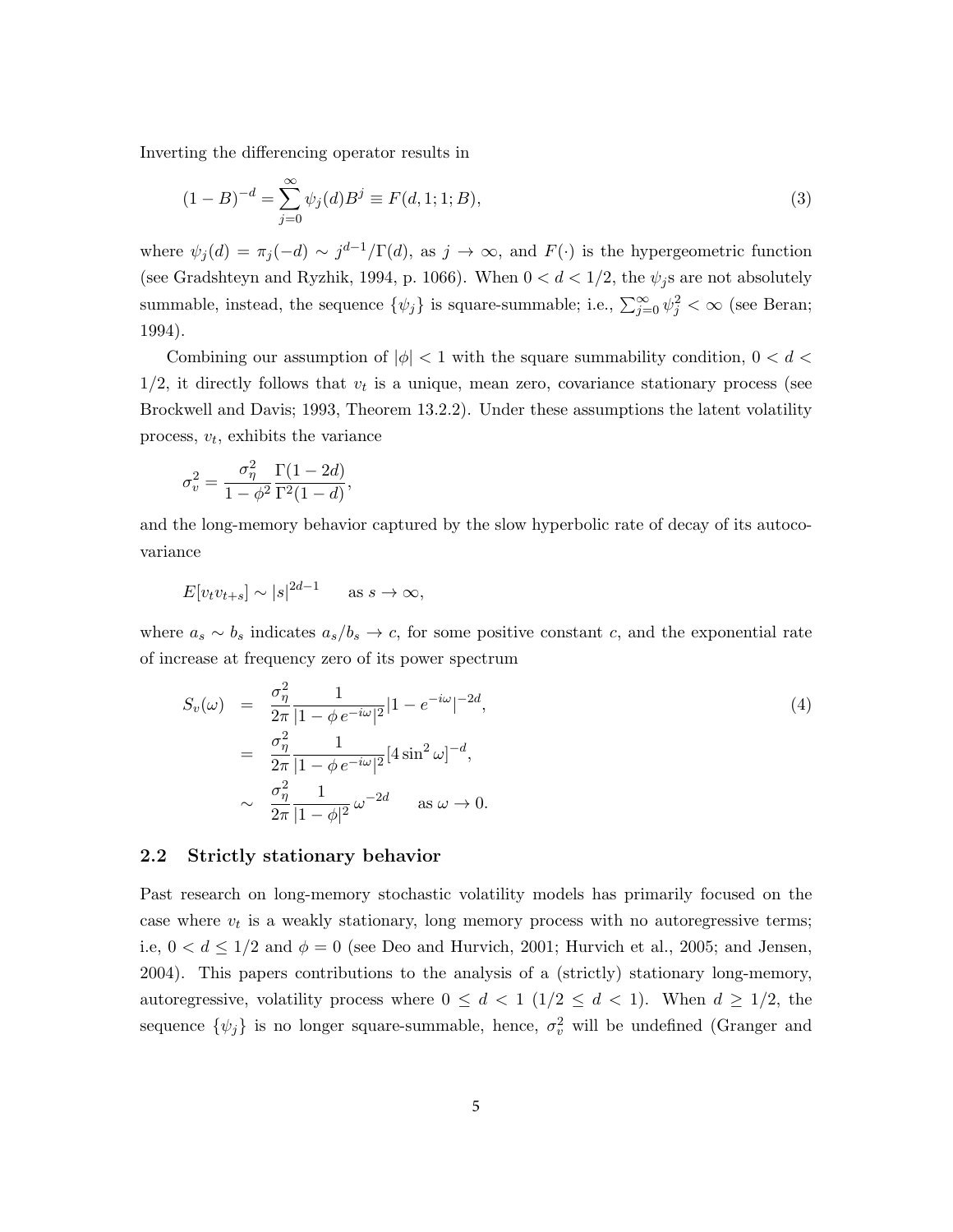Joyeux, 1980) and neither  $v_t$  nor  $y_t$  will be weakly stationary. However, it follows from the moving average representation of volatility

$$
v_t = (1 - B)^{-d} (1 - \phi B)^{-1} \eta_t,
$$
  
\n
$$
= F(d, 1, 1; B) (1 - \phi B)^{-1} \eta_j,
$$
  
\n
$$
= \sum_{j=0}^i \psi_j \left[ \sum_{i=0}^\infty \phi^i \eta_{t-i} \right],
$$
  
\n(5)

and the definition of the hypergeometric function  $F(d, 1, 1; B)$ , that when  $d < 1$  the effect of the innovations,  $\eta_{t-i}, i = 0, 1, \ldots$ , dies out over time since the hypergeometric function,  $F(d, 1, 1; 1) = 0$ , when  $d < 1$ . In other words,  $v_t$  is a mean reverting process even when  $1/2 \leq d < 1$ . Thus,  $v_t$  and  $y_t$  are strictly stationary processes when  $1/2 \leq d < 1$ . On the other hand, the hypergeometric function  $F(d, 1, 1; 1)$  diverges when  $d \geq 1$ , causing past shocks to  $v_t$  to persistent infinitely into the future.

### 3 Bayesian analysis

Because  $y_t$  is comprised of the two innovations  $\xi_t$  and  $\eta_t$ , the likelihood function consists of a mixture distribution over the latent v

$$
f(y|\boldsymbol{\beta}) = \int f(y|v, \boldsymbol{\beta}) f(v|\boldsymbol{\beta}) dv,
$$

where  $y = (y_1, \ldots, y_T)'$  and  $v = (v_1, \ldots, v_T)'$ . Because  $v_t$  enters through the variance of the density of  $y_t$ ,  $f(y|\boldsymbol{\beta})$  has no analytical solution. It follows from the non-analytic nature of the likelihood that the SV-FIAR model has neither a maximum likelihood estimator of  $\beta$ , nor Bayesian posterior distribution,  $\pi(\beta|y) \propto \pi(\beta)f(y|\beta)$ , where  $\pi(\beta)$  is the parameter vector's prior. Fortunately, this can be overcome with a Bayesian approach where the unknown  $\beta$  is augmented with the unobservable volatilities,  $v$ , and a Monte Carlo Markov chain (MCMC) sampling algorithm is designed to produce draws from  $\pi(\beta, v|y)$  (see Tanner and Wong, 1987; and Tierney, 1994). Drawing  $\boldsymbol{\beta}^{(i)}$  and  $v^{(i)}$  from  $\pi(\boldsymbol{\beta}, v | y)$ , where  $i = 1, \ldots, M$  represent the different draws, posterior inference can be made with the Monte Carlo approximation,  $\pi(\boldsymbol{\beta}|y) = \int f(\boldsymbol{\beta}|v,y) f(v|y) dv \approx M^{-1} \sum_{i=1}^{M} f(\boldsymbol{\beta}|v^{(i)},y) f(v^{(i)}|y)$  and the law of iterative expectation,  $M^{-1} \sum_{i=1}^{M} \beta^{(i)} \to E[\beta|y]$ , as  $M \to \infty$  (see Gelfand and Smith, 1990).

Designing a MCMC algorithm involves producing draws of  $\beta$  and v from the intractable posterior distribution  $\pi(\beta, v|y)$ . This task can be made tractable by sampling first from the posterior of  $\beta$  conditional on a particular value of v,  $\pi(\beta|y, v)$ , and then drawing v with a multi-state sampler of the posterior distribution of v conditional on the sampled value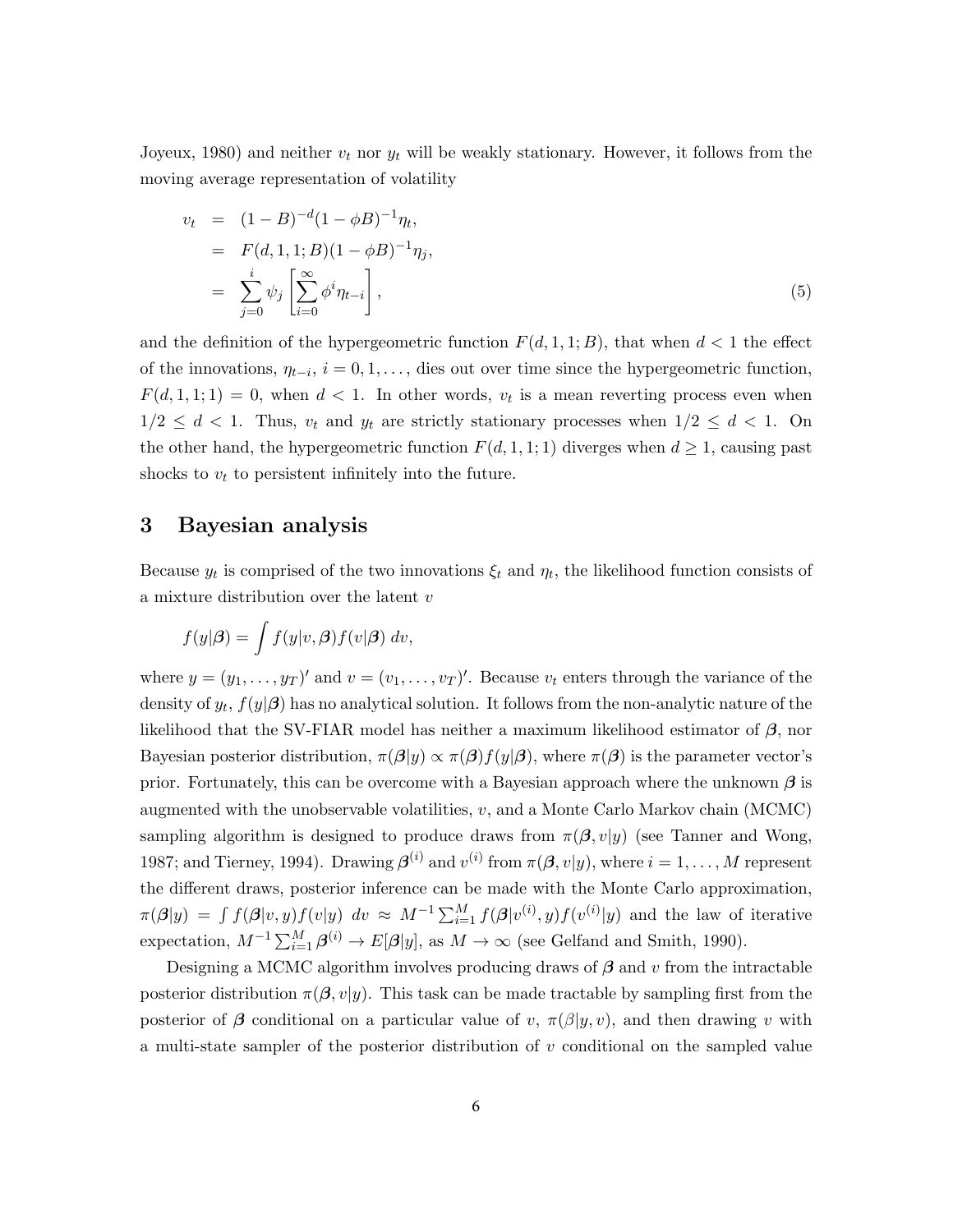of  $\beta$ , in other words,  $\pi(v|y, \beta)$ . By iteratively sampling from these conditional marginal distributions one produces draws from the joint posterior,  $\pi(\beta, v|y)$ .<sup>2</sup>

Sampling from  $\pi(v|y,\beta)$  presents a challenge when v is a short-memory process (see Chib et al., 2002), but especially so when  $v_t$  is a long-memory process. Faced with the computing and memory costs associated with sampling a long-memory process (see Chan and Palma, 1998), we build on the sampler by Jensen (2004) for the fractionally integrated stochastic volatility model. Our sampler and that of Jensen both utilize the nearly independent behavior of the fractionally differenced process's wavelet coefficients to efficiently sample the latent volatilities. The wavelet coefficients for the SV-FIAR process are independently distributed random variables with a variance equal the value of the power spectrum integrated over limits determined by the support of the wavelet transform.

### 4 Wavelet representation

Before we construct our multi-state sampler of the latent volatility's wavelet coefficients, we first provide the necessary wavelet theory to understand how and why sampling in the wavelet domain algorithm is robust to nonstationary long-memory.<sup>3</sup> Wavelets are a redundant family of self-similar basis functions in the sense that all the basis functions have the same shape but are stretched, compressed, and time shifted versions of one another. Based on the idea of stretching and compressing the basis function wavelets are essentially a band-pass filter whose support at different dilations partitions the frequency space.

A wavelet is defined as any  $L^2(\mathbb{R})$  function,  $\psi(t)$ , that satisfies the admissibility condition

$$
\int_{-\infty}^{\infty} \frac{d\omega}{\omega} |\hat{\psi}(\omega)|^2 < \infty,
$$

where  $\hat{\psi}$  denotes the Fourier transform of  $\psi$ . Since  $\psi$  is a square integrable function, the admissibility condition is satisfied only if  $\hat{\psi}(0) = 0$ , i.e.,  $\int \psi(t)dt = 0$  and  $\hat{\psi}$  has sufficiently fast decay as  $|\omega| \to \infty$ .<sup>4</sup> A useful pedagogical example of a wavelet that facilitate the findings of this paper is the ideal, high-bandpass, wavelet whose frequency response is

$$
\hat{\psi}(\omega) = \begin{cases} 1 & \text{if } |\omega| \in (\pi, 2\pi], \\ 0 & \text{otherwise.} \end{cases}
$$
\n(6)

<sup>&</sup>lt;sup>2</sup>For a general introduction to MCMC simulation see Chib (2001) and Chib and Greenberg (1996).

<sup>&</sup>lt;sup>3</sup>For a time series based introduction to wavelet analysis see Percival and Walden (2000), but for applications of wavelets to economics and finance see either In and Kim (2013) or the papers in the book by Gallegati and Semmler (2014).

<sup>&</sup>lt;sup>4</sup>In general, the wavelets used in practice will possess more vanishing moments than required by the admissibility condition.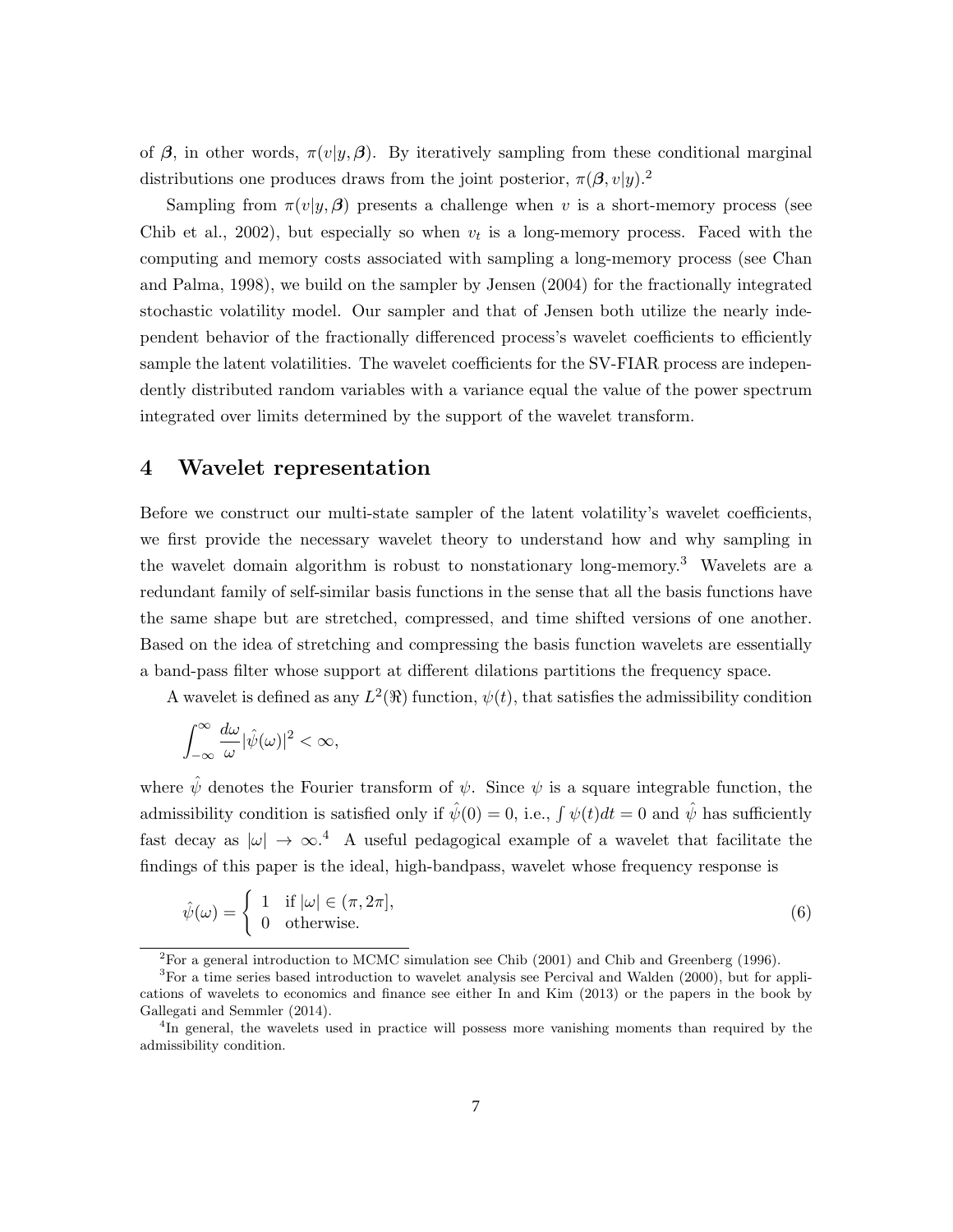Let  $\psi_{j,n}(t) = 2^{-j/2}\psi(2^{-j}t - n)$  represent the dilations and translations of the wavelet  $\psi$ , where  $j \in \mathbf{Z} = \{0, \pm 1, \pm 2, \ldots\}$  is the scaling parameter and  $n \in \mathbf{Z}$  is the translation parameter. It follows from the Fourier properties for dilated and translated functions that  $\hat{\psi}_{j,n}(\omega) = 2^{j/2} e^{-i2^j \omega n} \hat{\psi}(2^j \omega)$  so that the frequency response of the dilated ideal, highbandpass, wavelet in Eq. (6) equals

$$
\hat{\psi}_{j,0}(\omega) = \begin{cases} 2^{j/2} & \text{if } |\omega| \in (2^{-j}\pi, 2^{-j+1}\pi], \\ 0 & \text{otherwise.} \end{cases}
$$

Because the Fourier transform of the translated wavelet  $\psi_{i,n}$  includes the complex exponential term,  $e^{-i2^{j}\omega n}$ ,  $\hat{\psi}_{j,n}$  does not equal  $\hat{\psi}_{j,0}$ , but their supports are the same.

Daubechies (1988) shows  $\{\psi_{j,n}\}_{j,n\in\mathbb{Z}}$ , to be a complete orthonormal basis of  $L^2$  such that any  $x(t) \in L^2(\mathbb{R})$  can be represented as

$$
x(t) = \sum_{j \in \mathbf{Z}} \sum_{n \in \mathbf{Z}} W_{j,n} \psi_{j,n}(t),
$$
\n<sup>(7)</sup>

where  $W_{j,n} = \int x(t)\psi_{j,n}(t) dt$ ,  $j, n \in \mathbb{Z}$ , are the wavelet coefficients of  $x(t)$ .

Drawing on the ideal high-bandpass wavelet, the wavelet representation of  $x(t)$  in Eq. (7) essentially partitions the frequency space into the dyadic blocks,  $(\pm 2^{-j}\pi, \pm 2^{-j+1}\pi]$ . For each positive integer value of the scaling parameter,  $j$ , the dyadic frequency block moves down an octave (frequencies twice as small) from those with scale  $j-1$ , with half the range of frequencies but with log constant length. Small (large) values of  $j$  are associated with dyadic blocks of large (small) support over high (low) frequency octaves.

#### 4.1 Discrete wavelet filter

In theory the wavelet coefficient,  $W_{j,n}$ , equals the convolution of  $x(t)$  with  $\psi_{j,n}$ , but as an empirical time series  $x(t)$  is only observed at a discrete set of observations. Empirically,  $W_{j,n}$ is calculated with a two-channel filter bank.<sup>5</sup> Thus, one never needs an analytical formula for  $\psi$ . Instead all the calculations are performed in terms of a filter bank of coefficients.<sup>6</sup>

A two-channel filter bank representation of the wavelet transform consists of the low-pass filter

$$
\phi(t) = \sqrt{2} \sum_{k=0}^{L-1} g_l \phi(2t - l), \qquad (8)
$$

<sup>&</sup>lt;sup>5</sup>See Strang and Nguyen (1996) for an introduction to wavelets and filter banks.

<sup>&</sup>lt;sup>6</sup>The wavelet  $\psi$  can easily be calculated numerically from the values of these filter bank coefficients (see Daubechies, 1992, p. 205).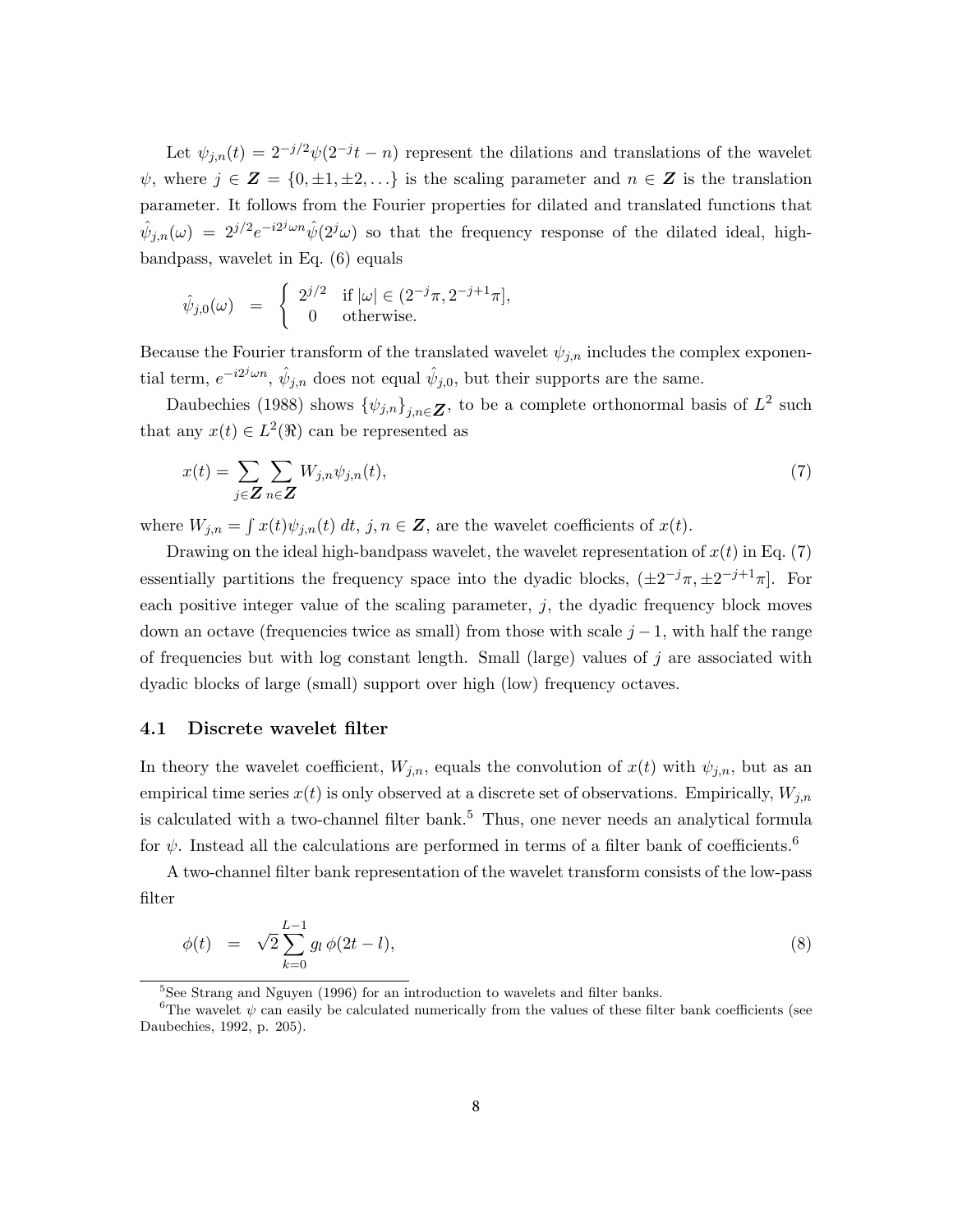where  ${g_l}_{l=0}^{L-1}$  are non-zero filter coefficients of positive even length L. The matching highbandpass filter to the wavelet transforms two-channel filter is

$$
\psi(t) = \sum_{l=0}^{L-1} h_l \, \phi(2t - l), \tag{9}
$$

where  $h_l = (-1)^l g_{L-1-l}$ . Daubechies (1988) provides a sufficient set of non-zero values for  ${h_l}_{l=0}^{L-1}$  where  $\psi$  is compactly supported with the smallest possible support,  $L-1$ , for a wavelet possessing  $L/2$  vanishing moments and whose regularity (number of derivatives and support size) increases linearly with  $L$ . Wavelets constructed with the filter coefficients of Daubechies are referred to the Daubechies class of wavelets with order L.

The low-pass filter coefficients,  $\{g_l\}$ , are equivalent to a moving average filter that smooth the high frequency traits of the series. For the Daubechies class of wavelets these low-pass filter coefficients have the squared-gain function

$$
\mathcal{G}(\omega) \equiv \left| \frac{1}{2\pi} \sum_{l=0}^{L-1} e^{-i\omega l} g_l \right|^2 = 2 \cos^L \omega \sum_{l=0}^{L/2-1} \left( \frac{L/2 - l + l}{l} \right) \sin^{2l} \omega.
$$
 (10)

As L increase  $\mathcal G$  converges to the squared-gain function of a ideal low-pass filter supported on  $[-\pi, \pi]$  (see Lai, 1995).

The high-bandpass filter coefficients  $\{h_l\}$  constitute a two-stage filter comprised of a first-state  $L/2$ -differencing operator and a second-stage weighted moving average. These two-stages are better understood in terms of the squared gain function of  $\{h_l\}$ 

$$
\mathcal{H}(\omega) = (4\sin^2 \omega)^{L/2} \frac{1}{2^{L-1}} \sum_{l=0}^{L/2-1} \binom{L/2 - l + l}{l} \cos^{2l} \omega,
$$
  
=  $\mathcal{D}^{L/2}(\omega) \mathcal{A}_L(\omega),$  (11)

where  $\mathcal{D}^{L/2}(\omega) = (4 \sin^2 \omega)^{L/2}$  is the square modulus of the transfer function for the  $L/2$ order differencing operator,  $(1 - B)^{L/2}$ , and the squared gain function

$$
\mathcal{A}_L(\omega) = \frac{1}{2^{L-1}} \sum_{l=0}^{L/2-1} \left( \begin{array}{c} L/2 - l + l \\ l \end{array} \right) \cos^{2l} \omega,
$$

is approximately a low-pass filter. As  $L$  increases  $H$  approaches the squared gain function of an ideal, high-pass, filter with support on the octave,  $(\pi/2, \pi]$ .

The function  $\phi(\cdot)$  is referred to as the scaling function since it does just that. Like the ideal, high-bandpass, wavelet, one can imagine a ideal, low-bandpass, scaling function whose frequency response is

$$
\hat{\phi}(\omega) = \begin{cases} 1 & \text{if } \omega \in [-\pi, \pi], \\ 0 & \text{otherwise.} \end{cases}
$$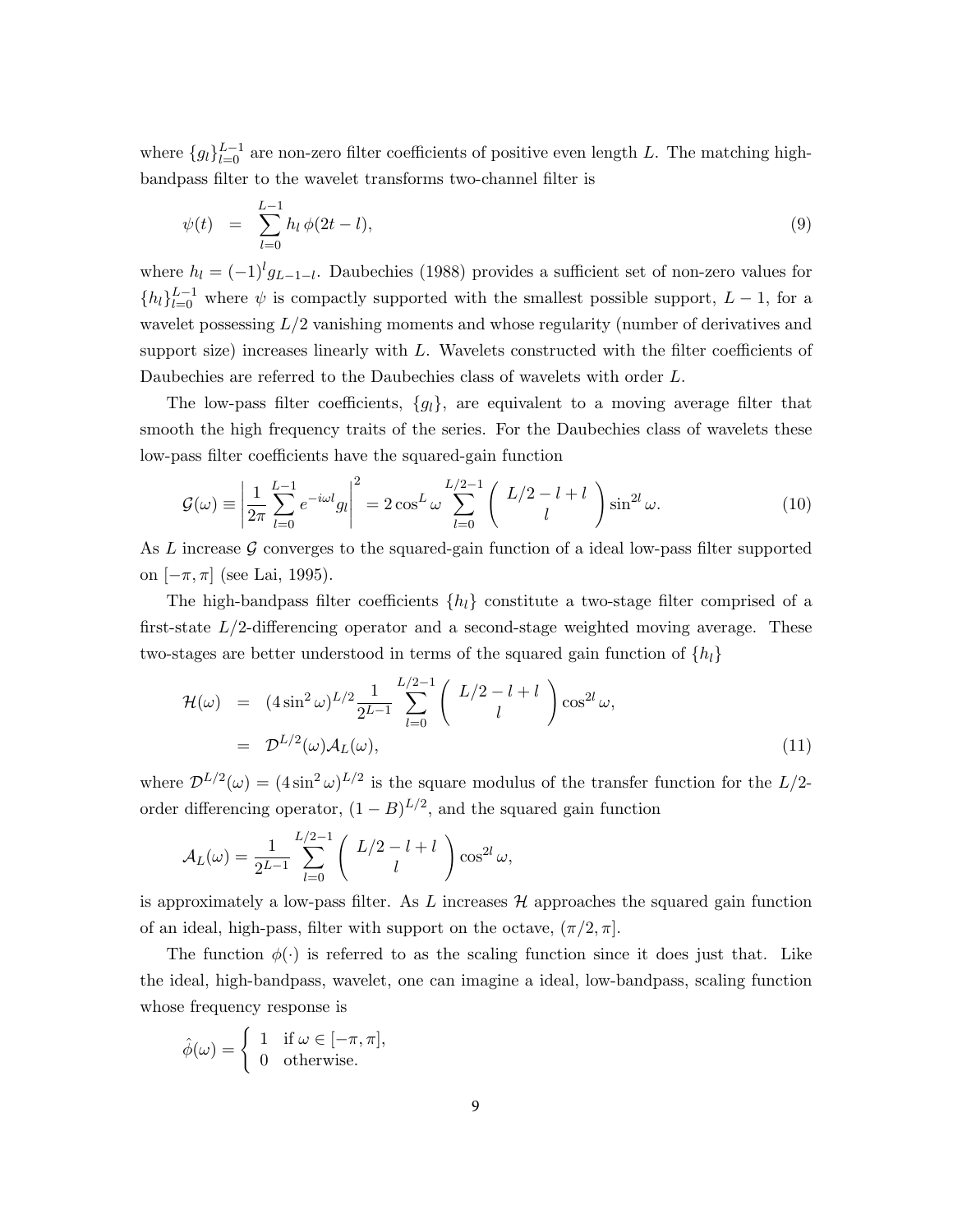Note that unlike the wavelet,  $\phi(\cdot)$  does not require any vanishing moments. However, we normalize  $\phi(\cdot)$  so that  $\int \phi(t) dt = 1$ , i.e.,  $\sum_l g_l^2 = 1$ .

In a similar manner to the definition of  $\psi_{j,n}$ , define the dilations and translations of  $\phi(\omega)$  to be  $\phi_{j,n} = 2^{-j/2}\phi(2^{-j}t - n)$ , where  $j, n \in \mathbb{Z}$ . The filter bank definition of  $\psi_{j,n}$  can then be written as:

$$
2^{-j/2}\psi(2^{-j}t-n) = 2^{-j/2}\sum_{l=0}^{L-1}h_l\,\phi(2^{-(j-1)}t-2n-l).
$$

Using this high-bandpass filter definition of  $\psi_{j,n}$  it follows that:

$$
W_{j,n} = 2^{-j/2} \sum_{l=0}^{L-1} h_l \int x(t) \phi(2^{-(j-1)}t - 2n - l) dt = \sum_{l=0}^{L-1} h_l V_{j-1,2n+l},
$$
(12)

where  $V_{j,n} = 2^{-j/2} \int x(t) \phi(2^{-j} - n) dt$  is the scaling coefficient. Thus, computing  $W_{j,n}$  in this manner requires knowledge of  ${V_{j-1,n}}_{n \in \mathbb{Z}}$ .

Calculation of the scaling coefficient,  $V_{j,n}$ , can be performed by writing  $\phi_{j,n}$  in terms of the lowpass filter as:

$$
2^{-j/2}\phi(2^{-j}t - n) = 2^{-(j-1)/2} \sum_{l=0}^{L-1} g_l \phi(2^{-(j-1)}t - 2n - l).
$$

Convoluting  $x(t)$  with the above equation we find that  $V_{j,n}$  equals:

$$
V_{j,n} = 2^{-(j-1)/2} \sum_{l=0}^{L-1} g_l \int x(t) \phi(2^{-(j-1)}t - 2n - l) dt = \sum_{l=0}^{L-1} g_l V_{j-1,2n-l}.
$$
 (13)

Thus, both  $V_{j,n}$  and  $W_{j,n}$  are calculated recursively from the smallest to the largest scale with the simple multiplication and addition operators of a two-channel filter bank.<sup>7</sup>

As an example of the two-channel filter wavelet transform suppose we observe the time series  $x(t)$  at  $t = 1, 2, ..., 2^{\max}$ . Let  $V_{0,n}$  be the output from applying the low-pass filter to  $x(t)$  at the lowest possible scale, i.e., let  $V_{0,n} = x(n)$  for  $n = 1, ..., 2^{\max}.$ <sup>8</sup> The value of  $W_{j,n}$ and  $V_{j,n}$  for  $j = 1, 2, \ldots, \text{max}$  and  $n = 1, 2, \ldots, 2^{\text{max}-m}$  are recursively calculated from the  $x(t)$ s by applying over and over the filters of Eq. (12) and (13).

This recursive algorithm known as the Fast Wavelet Transform is illustrated in Fig. 1 where  $\mathbf{x} = (x(1), \dots, x(2^{\max}))'$ ,  $\mathbf{V}_j = (V_{j,1}, \dots, V_{j,2^{\max-j}})'$ , and  $\mathbf{W}_j = (W_{j,1}, \dots, W_{j,2^{\max-j}})'$ .

<sup>&</sup>lt;sup>7</sup>Calculation of the wavelet coefficients is even easier than this when the filter coefficients are strategically placed in a sparse matrix. The wavelet transform then becomes a fast  $\mathcal{O}(T)$  calculation, which is more efficient than the Fast Fourier Transform's  $\mathcal{O}(T\log_2T)$  calculation.

<sup>&</sup>lt;sup>8</sup>In general, a function  $f \in L^2(\Re)$  cannot be sampled as is but must first be smoothed by a low-bandpass filter to eliminate those points where f is possibly undefined. By defining  $x(n) = V_{0,n}$ , we assume x has been passed through a low-bandpass filter causing the signals values between  $x(t)$  and  $x(t + 1)$  to equal  $x(t + 1)$ for  $t = 1, 2, \ldots, 2^{\max} - 1$ .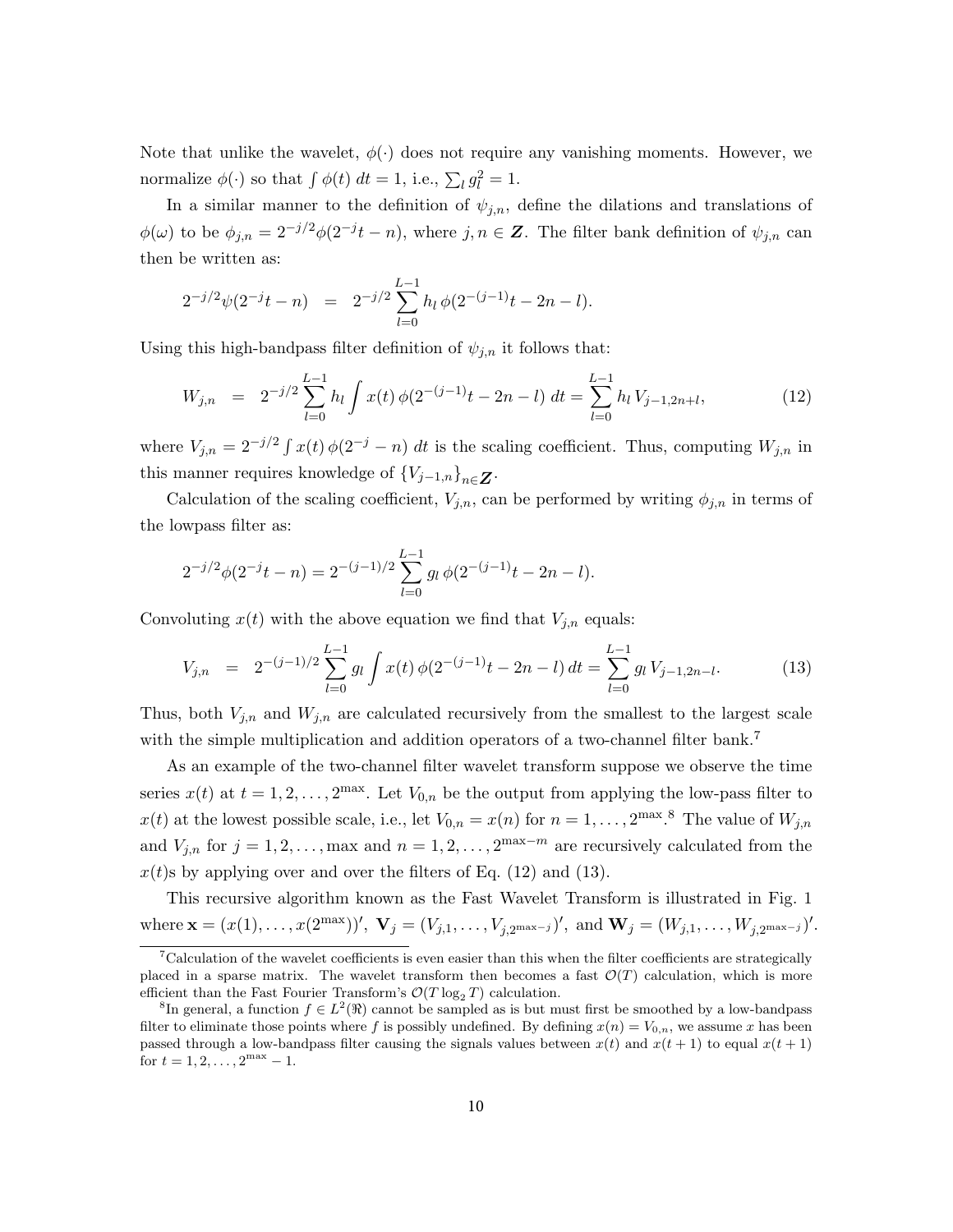

Figure 1: Schematic representation of the Fast Wavelet Transform.

The wavelet coefficients for any value of j represents the information lost when  $V_{j-1}$  is filtered by  $\{g_l\}$ , i.e.,  $\mathbf{W}_j$  contains the details or information needed to obtain  $\mathbf{V}_{j-1}$  from  $\mathbf{V}_j$ . The box  $\vert \downarrow 2 \vert$  in Fig. 1 represents the decimation of the output from the filter by 2, i.e., discarding the observations with odd time stamps. By their definition the ideal, low, and high-bandpass, filters,  $\phi(\cdot)$  and  $\psi(\cdot)$ , include this decimation. Because the filters coefficients  ${g_l}$  and  ${h_l}$  are both applied to  $V_j$ , twice as many observations as the length of  $V_j$  are created. Only half the output from the two-channel filter is needed to completely represent or recover  $V_i$ .

Because of the orthogonality of the filter banks for the Daubechies wavelet, the down arrows in Fig. 1 can be reversed to synthesize **x** from its wavelet coefficients,  $W_j$ ,  $j =$ 1,..., max. In the wavelet synthesis, adding the details of  $W_j$  to the smoothed series  $V_j$ provides us with a representation of x at the next degree of resolution  $V_{j-1}$  with the highest resoluteness being the actual series x.

Though not as fast the Fast Wavelet Transform in computing the wavelet coefficients, there exists a cleaner definition of  $W_{j,n}$  and  $V_{j,n}$  in terms of the series  $x(t)$  and the filter banks  ${g_l}$  and  ${h_l}$ . They are

$$
W_{j,n} = 2^{-j/2} \sum_{l=0}^{L_j - 1} h_{j,l} x \left( 2^j (t+1) - 1 - l \right), \tag{14}
$$

$$
V_{j,n} = 2^{-j/2} \sum_{l=0}^{L_j - 1} g_{j,l} x \left( 2^j(t+1) - 1 - l \right)
$$
 (15)

where  $\{h_{j,l}\}\$  and  $\{g_{j,l}\}\$ are filter coefficients at scale j associated with the Daubechies class of wavelets and  $L_j = (2^j - 1)(L - 1) + 1$ . Note that for  $j = 1$ ,  $h_{1,l} = h_l$  and  $g_{1,l} = h_l$ . From the definition of  $W_{j,n}$  and  $V_{j,n}$  in Eq. (12) and (13) and the squared-gain functions of Eq. (10) and (11), if follows that the squared-gain functions of  $\{g_{j,l}\}\$  and  $\{h_{j,l}\}\$ equal

$$
\mathcal{G}_j(\omega) \equiv \left| \frac{1}{2\pi} \sum_{l=0}^{L_j - 1} e^{-i\omega l} g_{j,l} \right|^2 = \prod_{l=0}^{j-1} \mathcal{G}(2^l \omega), \tag{16}
$$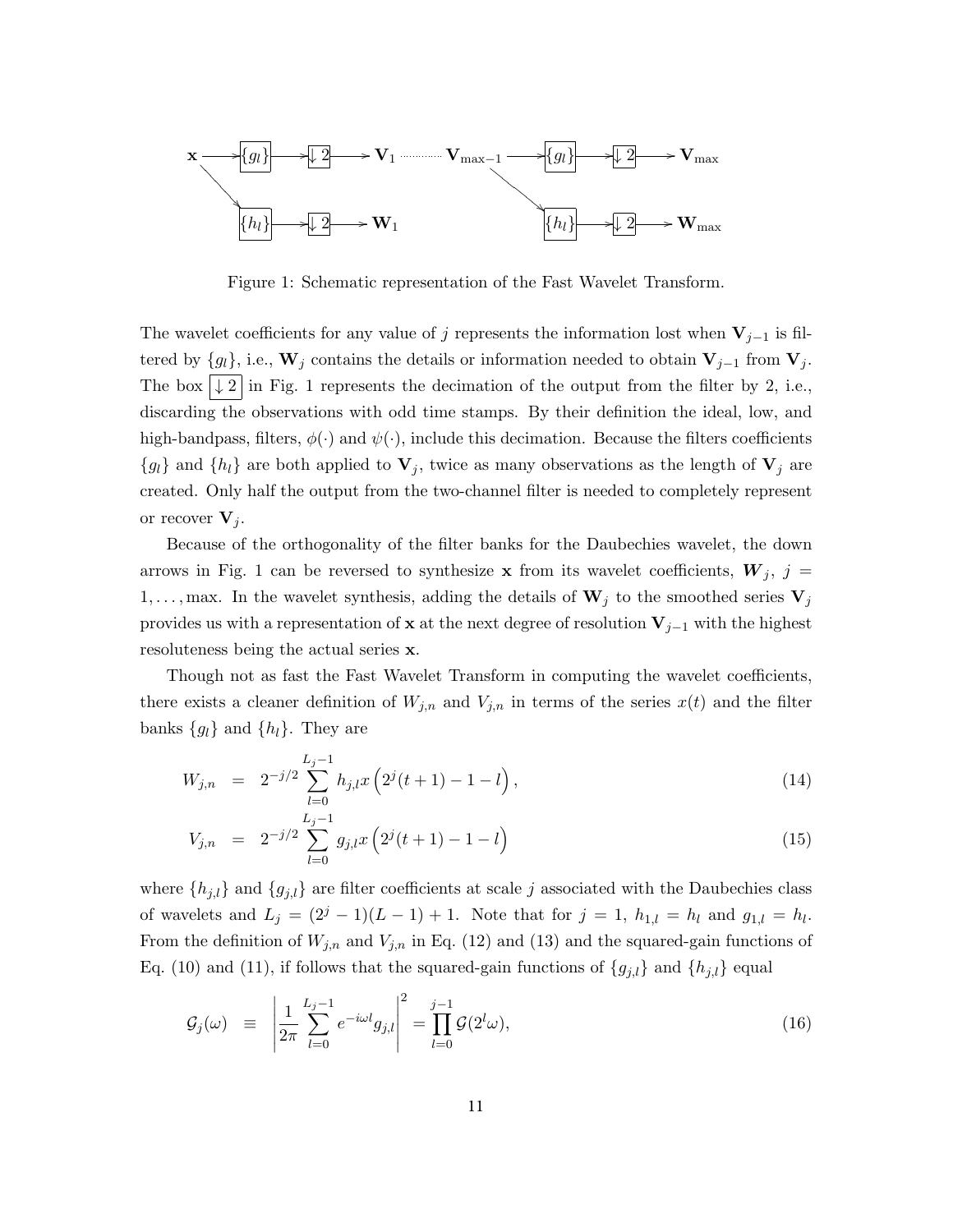$$
\mathcal{H}_j(\omega) \equiv \left| \frac{1}{2\pi} \sum_{l=0}^{L_j - 1} e^{-i\omega l} h_{j,l} \right|^2 = \mathcal{H}(2^{j-1}\omega) \mathcal{G}_{j-1}(\omega) \tag{17}
$$

where  $\mathcal{H}_1 = \mathcal{H}$  and  $\mathcal{G}_1 = \mathcal{G}$ . Since  $\mathcal{G}_j$  and  $\mathcal{H}_j$  are the product of dilated  $\mathcal{G}$  and  $\mathcal{H}$ , as L increases  $\mathcal{G}_j$  approaches the ideal low-pass filter with the support  $[-\pi/2^j, \pi/2^j]$  and  $\mathcal{H}_j$ approaches the ideal band-pass filter with support on the intervals  $(\pm \pi/2^j, \pm \pi/2^{j-1}]$ .

These squared-gain functions also have a nice intuitive flavor to them that follows from the FWT schematic in Fig. 1. Skipping  $V_1$  and  $W_1$ , because their squared-gain functions follow directly from (10) and (11), the scaling coefficients  $V_2$  and wavelet coefficients  $W_2$ are computed by respectively filtering  $V_1$  by  $\{g_l\}$  and  $\{h_l\}$  and then decimating the filtered output by two. Since the filtered output of  $x$  has already been decimated by two in order to obtain  $V_1$ , applying  $\{g_l\}$  and  $\{h_l\}$  to  $V_1$  is equivalent to applying filters with the squaredgain functions  $\mathcal{G}(2\omega)$  and  $\mathcal{H}(2\omega)$ . Since  $\mathbf{V}_1$  is the output from filtering **x** with coefficients whose squared-gain function is  $\mathcal{G}(\omega)$ , the squared-gain function for the filter of x with output  $V_2$  is equal to the product of the squared-gain function for the filter x to  $V_1$ , and the squared-gain function of the filter  $V_1$  to  $V_2$ ; i.e.,  $\mathcal{G}_2(\omega) = \mathcal{G}(\omega)\mathcal{G}(2\omega)$ . Likewise, a filter applied to **x** whose output is  $\mathbf{W}_2$  has a squared-gain function equal to  $\mathcal{G}(\omega)\mathcal{H}(2\omega)$ ; i.e.,  $\mathcal{H}_2$ . The squared-gain functions generalizes to  $V_j$  and  $W_j$  being the output from filtering  $V_{j-1}$ with  $\{g_l\}$  and  $\{h_l\}$ , respectively.

### 4.2 Wavelet variance and covariance

Let  $v_t$  be the process defined in Eq. (2) but whose fractional differencing parameter d is allowed to take on any positive real values; i.e.,  $v_t$  can be either (strictly) stationary or nonstationary. Denote by  $\boldsymbol{W}_j^{(v)}$  the  $2^{\max/j}$  length wavelet coefficient vector of  $v_t$  at scale j constructed with the Daubechies wavelet having  $L/2$  vanishing moments. By Percival (1995) Theorem 1, the wavelet coefficients,  $W_{1,n}^{(v)}$ , where  $n = 1, \ldots, 2^{\max}/2$ , will be a mean zero process with variance

$$
\operatorname{Var}\left[W_{1,n}^{(v)}\right] = \int \mathcal{H}(\omega) S_v(\omega) \, d\omega
$$
  
= 
$$
\frac{\sigma_\eta^2}{2\pi} \frac{1}{2^{L-1}} \sum_{l=0}^{L/2-1} \left[ \left( \frac{L/2 - 1 + l}{l} \right) \times \int_{-\pi}^{\pi} \frac{1}{|1 - \phi e^{-i\omega}|^2} \cos^{2l} \omega \left[ 4 \sin^2 \omega \right]^{L/2 - d} d\omega \right].
$$
 (18)

From the findings of Section 2.2 we know the variance of  $v_t$  does not exist when  $d \geq 1/2$ . However, when  $d \leq L/2$  the integrand  $[4 \sin^2 \omega]^{L/2-d}$  is bounded by one so the variance of  $W_{1,n}^{(v)}$  will be finite. Because a wavelet requires  $L \geq 2$ , the Daubechies class of wavelets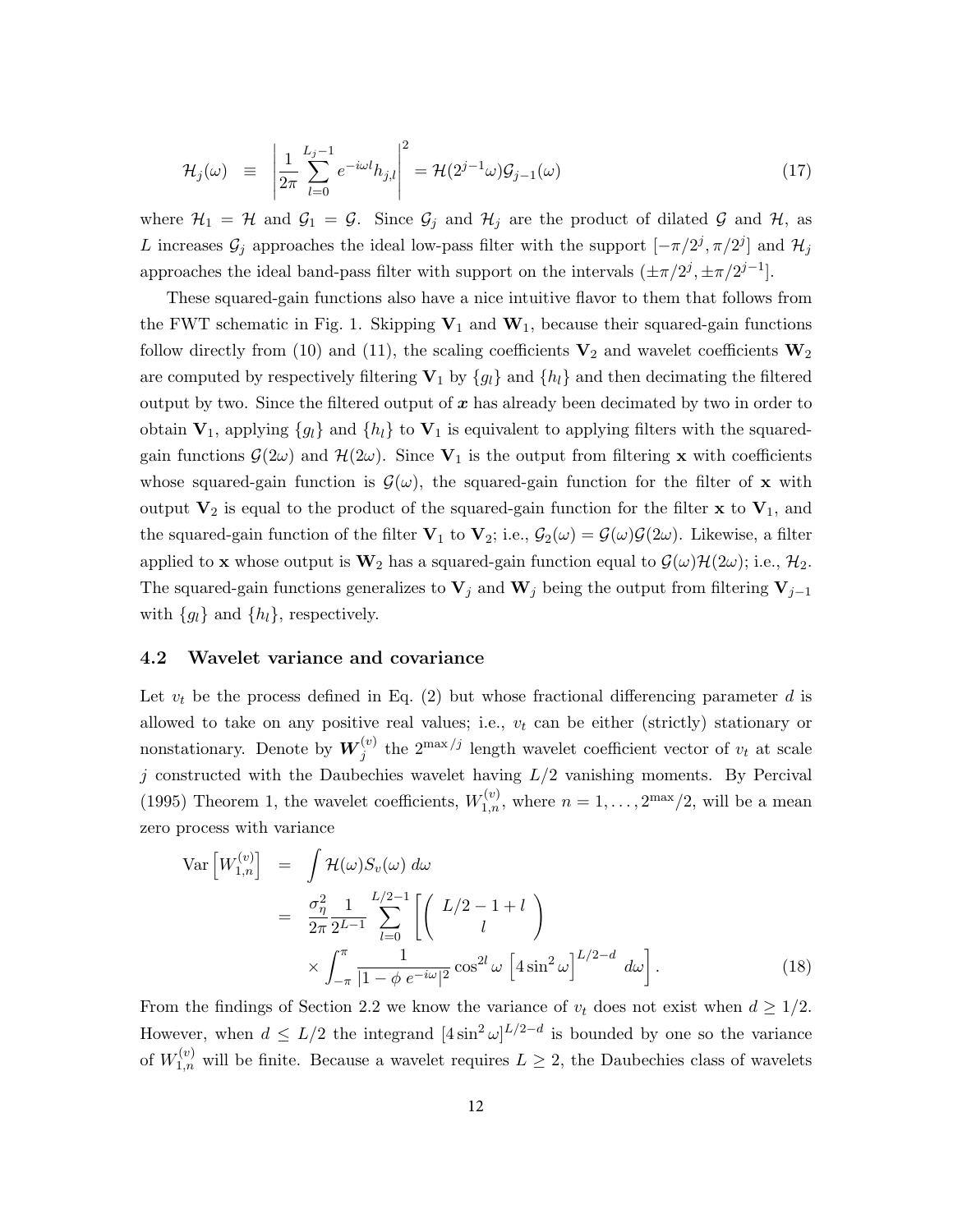transforms  $v_t$  into a stationary process of wavelet coefficients regardless of  $v_t$  being stationary  $(d < 1/2)$  or strictly stationary  $(1/2 \leq d < 1)$ . Furthermore, when  $d \geq 1$ , in other words, when  $v_t$  is a nonstationary explosive process,  $W_{1,n}^{(v)}$  will be stationary with finite variance when the wavelet transform is performed with any L-ordered, Daubechies, wavelet where the number of vanishing moments,  $L/2$ , is greater than d. This stationarity result generalizes to wavelet coefficients having scale parameters  $j > 1$  where

$$
\text{Var}\left[W_{j,n}^{(v)}\right] = \int \mathcal{H}_j(\omega) S_v(\omega) d\omega.
$$

See Percival (1995, Section 6).

From Eq. (18) the variance of  $W_{1,n}$  is independent of the value n; i.e., all the wavelet coefficients of equal scale  $j$  have the same variance. Wavelet coefficients of the same scale  $j$ are thus homoskedastic but hetroskedastic over different scales. Empirical work with  $W_{j,n}$ thus requires computing this variance at each scale,  $j$ , using a analytic formula similar to Eq. (18). Given the summation operator this would involve numerically evaluating the integral a number of times for different values of  $l$ . A very computationally costly calculation.

An alternative method to computing the variance of  $W_{j,n}^{(v)}$  is to recall that  $\mathcal{H}_j$  is approximately equal to the squared-gain function of an ideal bandpass filter supported on the octave  $(\pi/2^j, \pi/2^{j-1}]$ . Employing this approximation in the calculation of the wavelet variances leads to numerically evaluating:

$$
\text{Var}[W_{j,n}] \approx 2^{j+1} \int_{2^{-j}\pi}^{2^{-j+1}\pi} S_v(\omega) d\omega.
$$
\n(19)

This approximation becomes more exact as L increases, or in other words, the number of vanishing moments  $L/2$  increases. However, simulation studies have shown that even for small values of  $L$  this approximation is very good (Percival and Walden, 2000, Ch. 8).

Drawing on the ideal bandpass nature of the wavelet, McCoy and Walden (1996) and Jensen (1999, 2000) show that, like the Fourier function, the wavelet is a near diagonalizing operator to a stationary ARFIMA processes covariance matrix. If the number of vanishing moments of the wavelet exceed the differencing parameter  $d$  the wavelet coefficient's covariance between and across scales is equal to zero. As a result we can treat the wavelet coefficients  $W_{j,n}^{(v)}$  as being a nearly independent stationary process with mean zero and variance approximately equal to Eq. (19).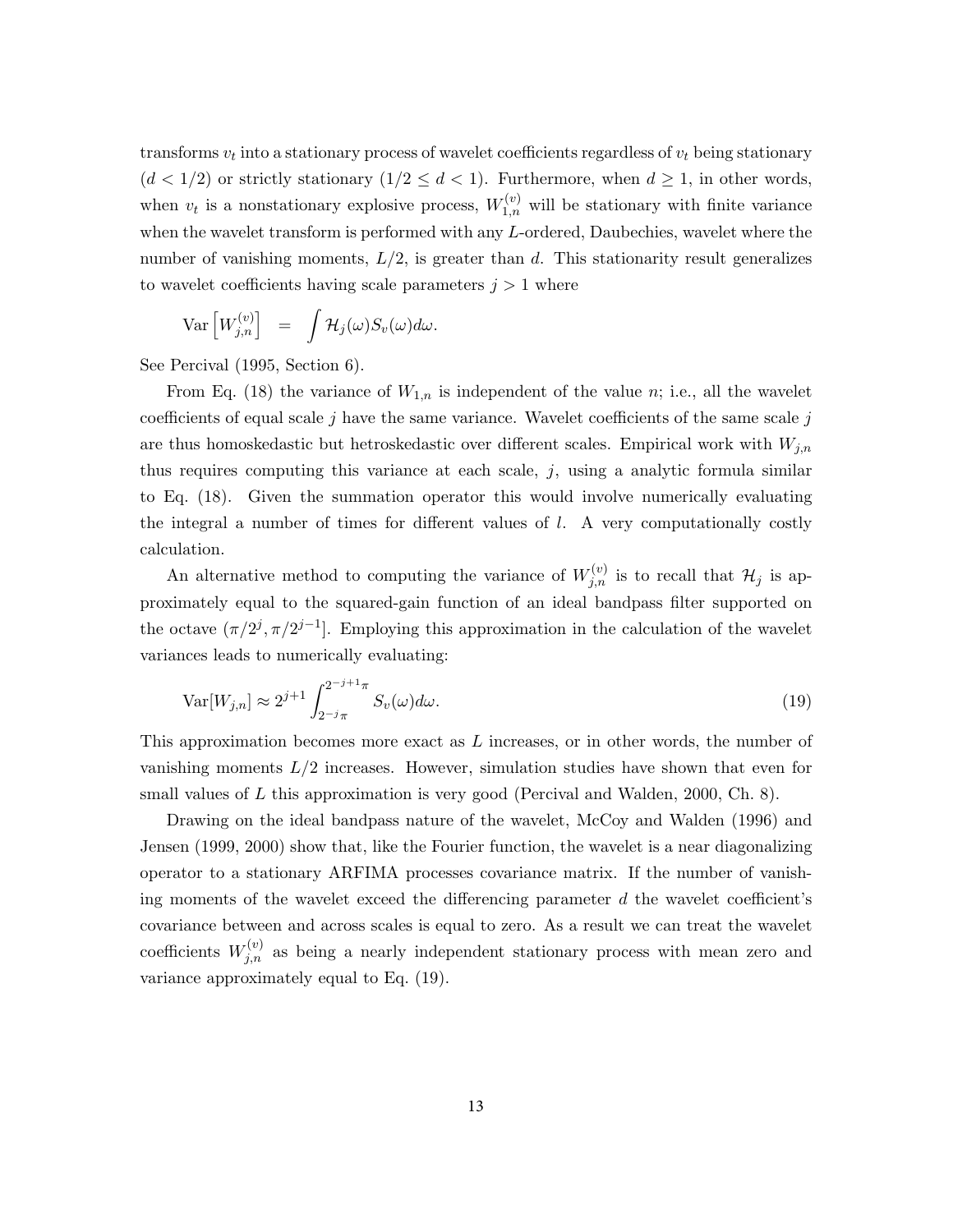### 5 Bayesian analysis with wavelets

The SV-FIAR model can be converted into a infinite dimensional, state-space model by squaring the returns,  $y_t$ , and applying the logarithmic transformation, to obtain the SV-FIAR model's linear offset representation:

$$
y_t^* = \log \sigma^2 + v_t + z_t \tag{20}
$$

where  $y_t^* = \log(y_t^2 + c)$ ,  $z_t = \log \xi_t^2 + 1.2704$ , and  $\log \xi_t^2$  is distributed  $\log \chi_{(1)}^2$  with mean  $-1.2704$  and variance  $\pi^2/2$ . The offset constant c is introduced to reduce the explosive nature of the log-squared returns that occurs when returns are close to or equal to zero (see Fuller 1996, pp. 495-496; Kim et al. 1998). Throughout this article we will stick to a offset representation with  $c = 0.0005$ .

We project the SV-FIAR linear offset series,  $y_t^*$ , into the time-scale space of the wavelet domain and arrive at the linear relationship between the wavelet coefficients of  $y^*$  and  $v$ :

$$
W_{j,n}^{(y^*)} = W_{j,n}^{(\log \sigma^2)} + W_{j,n}^{(v)} + W_{j,n}^{(z)},
$$
\n(21)

where  $j = 1, \ldots, \max \equiv [\log_2 T],$  with  $[\cdot]$  being the integer portion of the argument,  $n =$  $1, \ldots, T/2^j$ , and  $W_{j,n}^{(y^*)}$ ,  $W_{j,n}^{(\log \sigma^2)}$ ,  $W_{j,n}^{(v)}$  and  $W_{j,n}^{(z)}$  are the wavelet coefficients of  $y^*$ ,  $\log \sigma^2$ ,  $v$  and  $z$ , respectively. Note that when the number of observations  $T$  is a power of two the number of dilated and translated wavelet coefficients equals  $T - 1$ . For convenience we assume that  $T$  is always a power of 2, however, when the data set is not a power of 2 in length we follow the practice of Ogden (1997) and pad the actual data up to a power of 2 by appending in reverse the observed data.

Begin constant unknown parameter,  $\log \sigma^2$  wavelet coefficients are all zero.<sup>9</sup>. Hence, we drop  $W_{j,n}^{(\log \sigma^2)}$  from Eq. (21) and write  $W_{j,n}^{(y^*)}$  as

$$
W_{j,n}^{(y^*)} = W_{j,n}^{(v)} + W_{j,n}^{(z)}.\tag{22}
$$

As a 'near' diagonalizing operator the wavelet transformed latent volatilities are normally distributed<sup>10</sup>

$$
W^{(v)} \sim \mathcal{N}\left(0, \Sigma_{W^{(v)}}\right),\tag{23}
$$

<sup>&</sup>lt;sup>9</sup>Information on the unknown  $\sigma$  is contained in the scaling coefficient  $V_{\text{max},1}^{(\log \sigma^2)}$ , so one could estimate  $\sigma$ by synthesizing the scaling coefficient. Because our primary interest is in estimating values of  $d$  that cause volatility to be nonstationary we leave the estimation of  $\sigma$  for future research.

 $10$ See Jensen (2000) for the normality results.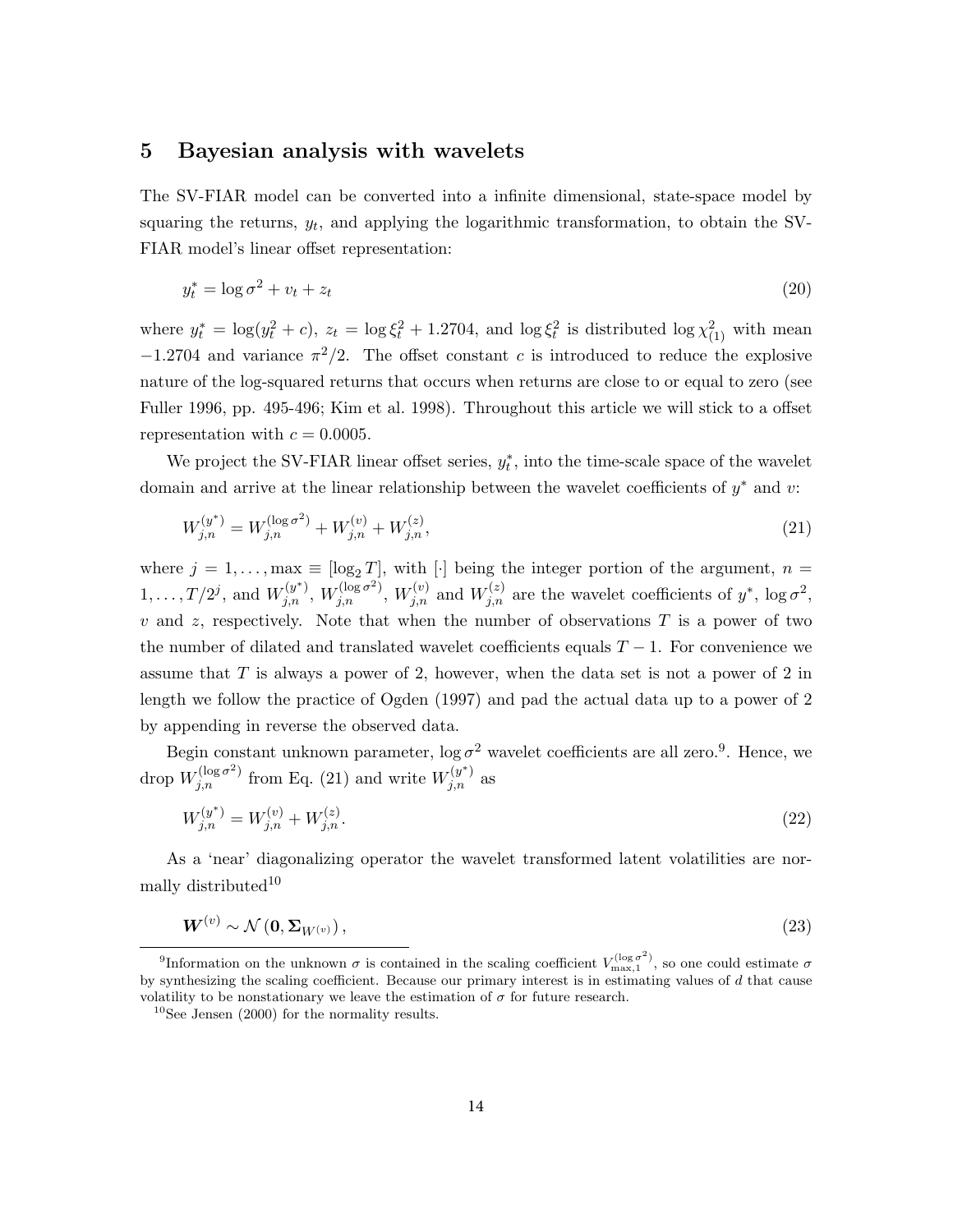where  $\boldsymbol{W}^{(v)} = (\boldsymbol{W}_1^{(v)'}$  $\mathbf{W}_{1}^{(v)},\ldots,\mathbf{W}_{\max}^{(v)'}$  , From the results of Section 4.2 on the wavelet variances and covariances of a fractionally integrated, autoregressive process, the wavelet coefficients covariance matrix is approximately

$$
\mathbf{\Sigma}_{W^{(v)}} = \left[ \begin{array}{cccc} \sigma_1^2 \boldsymbol{I}_1 & \boldsymbol{0} & \cdots & \boldsymbol{0} \\ \boldsymbol{0} & \sigma_2^2 \boldsymbol{I}_2 & \cdots & \boldsymbol{0} \\ \vdots & \vdots & \ddots & \vdots \\ \boldsymbol{0} & \boldsymbol{0} & \boldsymbol{0} & \sigma_{\max}^2 \end{array} \right],
$$

with

$$
\sigma_j^2 = \frac{2^{j+1}\sigma_\eta^2}{2\pi} \int_{2^{-j}\pi}^{2^{-j+1}\pi} \frac{1}{|1-\phi e^{-i\omega}|^2} |1-e^{-i\omega}|^{-2d} d\omega, \quad j = 1, \dots, \text{max}, \tag{24}
$$

and  $I_j$  is the  $T/2^j \times T/2^j$  identity matrix.

By projecting  $y^*$  into the time-scale space of the wavelet basis, Section 3 objective of drawings from  $\pi(\beta, v|y)$  changes to designing a MCMC sampler that draws  $\beta = (\phi, d, \sigma_{\eta}^2)'$ and  $\boldsymbol{W}^{(v)}$  from the SV-FIAR wavelet domain posterior distribution,  $\pi(\boldsymbol{\beta}, \boldsymbol{W}^{(v)} | \boldsymbol{W}^{(y^*)})$ , given the observed log-squared returns entire vector of wavelet coefficients,  $\boldsymbol{W}^{(y^*)}$ . The near independent, multivariate, Gaussian distribution of  $W^{(v)}$  affords us an easy and efficient way of sampling the latent volatilities. Instead of inefficiently drawing the highly correlated v, the volatilities wavelet coefficient vector,  $\boldsymbol{W}^{(v)}$ , can be quickly and efficiently sampled from the posterior

$$
\pi(W_{j,n}^{(v)} \mid W^{(y^*)}, \beta) \propto \pi(W_{j,n}^{(v)} \mid \beta) f(W^{(y^*)} \mid W_{j,n}^{(v)}, \beta),
$$

where  $f(W^{(y^*)}|W^{(v)}_{j,n},\beta)$  is the likelihood function and the conditional prior  $\pi(W^{(v)}_{j,n}|\beta)$  is defined by Eq. (23). We will detail the first and second moments of this conditional normal posterior distribution in Section 5.3, but for now it should be clear that the independent wavelet coefficients,  $W_{j,n}^{(v)}$ , enables us to sidestep the difficult task of sampling the highly correlated  $v_t$ .

### 5.1 Sampling distribution

The conditional distributions,  $\mathcal{B}|W^{(y^*)}, W^{(v)}|$  and  $W^{(v)}|W^{(y^*)}, \mathcal{B}$  are intractable since the sampling distribution of  $W_{j,k}^{(y^*)}$  is not normal. Unlike the time-domain where the  $z_t$  in Eq. (20) is known to be distributed log-chi-square, the distribution of  $W_{j,k}^{(z)}$  is not known. Thus, we are unable to use the method of Kim et al. (1998) to set the parameters of a mixture of normal distributions to match the first four moments of  $\pi(W_{j,k}^{(z)})$ . Instead, we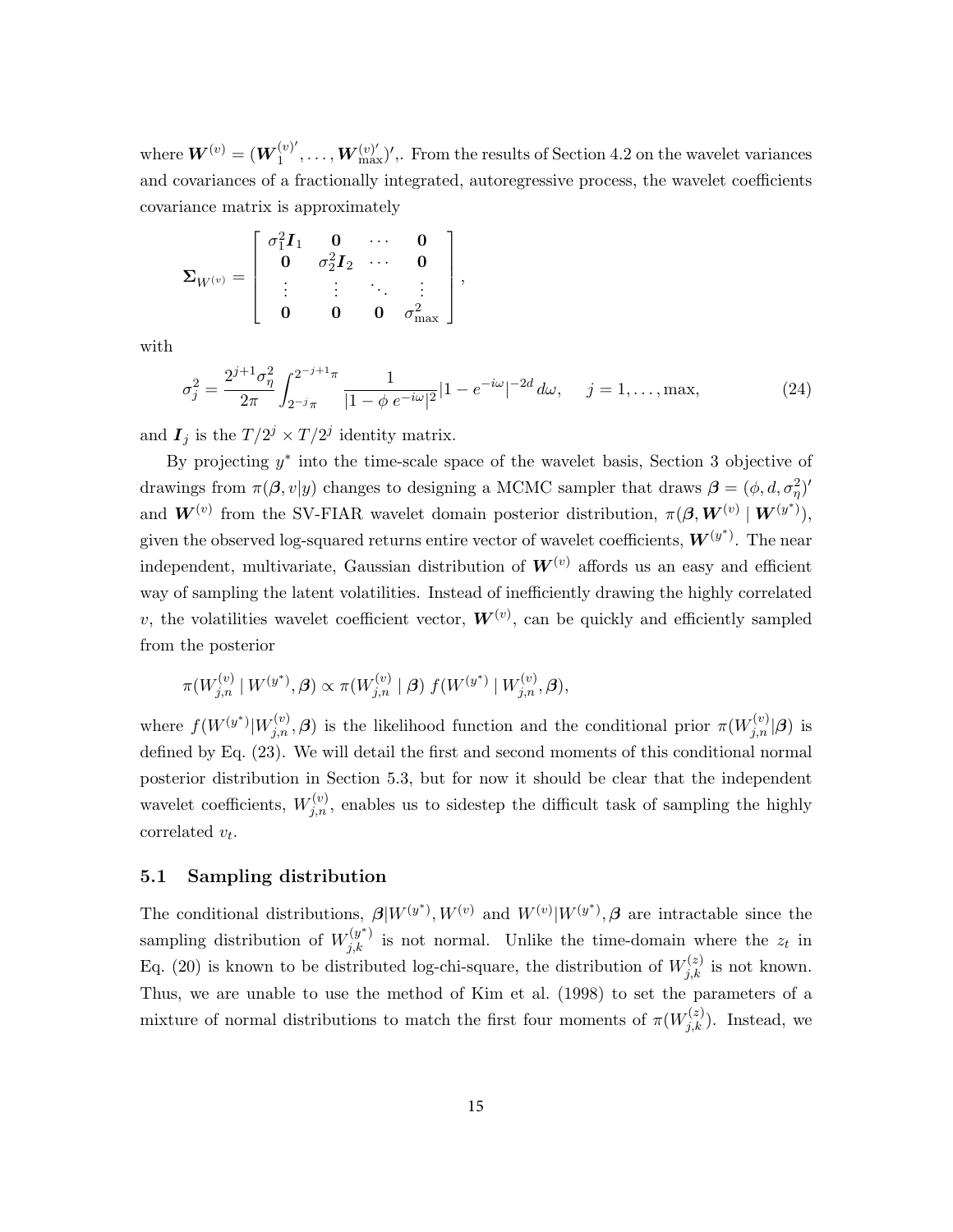choose to use a Bayesian semiparametric estimator with a Dirichlet process prior to estimate and fix the approximate mixture distribution representation of  $\pi(W^{(z)})$ .<sup>11</sup>

A sample of z with  $T = 4096$  observations is generated by applying the log-square transformation to a random draw from the standard normal distribution and adding 1.2704 to the simulate series. The wavelet transform is then applied to  $z$  to produce a realization of  $W^{(z)}$ . A nonparametric Bayesian estimator with a Dirichlet process prior applied to  $W^{(z)}$ results in a second-order mixture of normal distributions where the mixture probabilities are  $\pi = (0.798, 0.202)'$  and the means and variances of the two mixture clusters are  $\mu =$  $(0.269, -0.994)$ ' and  $\nu = (1.732, 3.245)$ ', respectively. Thus, the date generating process for  $W^{(z)}$  is approximated by the normal mixture distribution

 $W_{j,n}^{(z)} \sim 0.798 \mathcal{N} (0.269, 1.732) + 0.202 \mathcal{N} (-0.994, 3.245)$ .

Under this mixture representation of  $W_{j,k}^{(z)}$  distribution, the likelihood for  $\boldsymbol{W}^{(y^*)}$  equals

$$
f\left(\boldsymbol{W}^{(y^*)}\right|\boldsymbol{W}^{(v)},s\right) = \prod_{j=1}^{\max} \prod_{n=1}^{T/2^j} f_N\left(W_{j,n}^{(y^*)}\right| W_{j,n}^{(v)} + \mu_{s_{j,n}}, \sigma_j^2 + \nu_{s_{j,n}}\right),\tag{25}
$$

where  $s_{j,n} = 1, 2$ , such that  $\pi_2 \equiv \text{Prob}(s_{j,n} = 1) = 0.798$  and  $\pi_2 \equiv \text{Prob}(s_{j,n} = 2) = 0.202$ , is the mixture cluster assignment variable and the assignment vector is  $s = \{s_{j,n}\}\,$ , where  $j =$  $1, \ldots$ , max and  $n = 1, \ldots, 2^{\max/j}$ . As the assignment variable of the j-scale, n-translated, wavelet coefficient of  $y^*$  to a particular mixture cluster, the  $s_{j,n}$  are unknown binomial distributed random variables whose prior is the above discrete mixture probabilities.

#### 5.2 Prior

To complete our Bayesian sampler we still need to specify the form of the prior  $\pi(\beta)$ . We first assume that all the unknown parameters are mutually independent; i.e.,

$$
\pi(\boldsymbol{\beta}) = \pi(\sigma_{\eta}^2)\pi(d)\pi(\phi).
$$

To ensure the value of d can produce both stationary and nonstationary, long-memory behavior in volatility we choose an non-informative, uniform prior for  $\pi(d)$  with the support  $(0, 2)$ . For the autoregressive parameter  $\phi$  we also choose a non-informative prior that is uniform over the region where autoregressive processes are stationary,  $|\phi| < 1$ . Lastly, we assume our initial knowledge concerning  $\sigma_{\eta}^2$  is accurately reflected by the diffuse, inverse gamma distribution

$$
\pi(\sigma_d^2|v_0, \delta_0) \propto (\sigma_d^2)^{-(v_0+2)/2} \exp\left\{-\frac{\delta_0}{2\sigma_d^2}\right\},\tag{26}
$$

 $11$ See Hirano (2002), Jensen (2004) and Jensen and Maheu (2010) for other econometric problems where the Bayesian nonparametric Dirichlet process prior has been applied.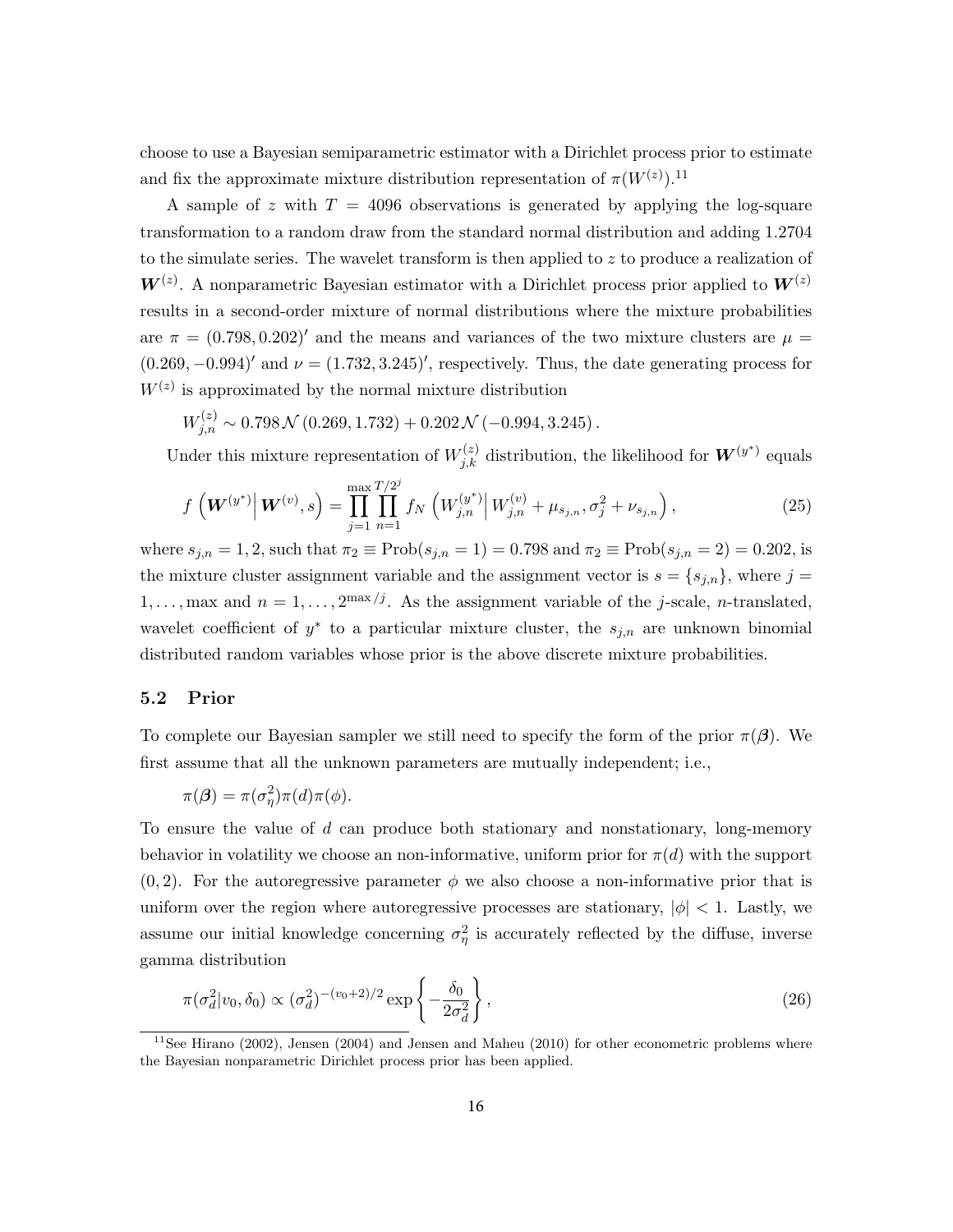with hyperparameters  $\delta_0 = 2$  and  $v_0 = 0.02$ .

### 5.3 Sampler

To sample from the desired joint posterior distribution,  $\boldsymbol{\beta}, \boldsymbol{W}^{(v)}, s \mid \boldsymbol{W}^{(y^*)}$ , we design a MCMC sampler that generalizes the Metropolis-Hastings (MH) algorithm found in Jensen (2004). Here we compute the latent wavelet coefficient's variances by numerically evaluating the integral found in Eq. (24). Our hybrid MCMC algorithm is as follows

- 1. Initialize  $s, \beta, \boldsymbol{W}^{(v)}$ .
- 2. Jointly sample  $\boldsymbol{\beta}$  and  $\boldsymbol{W}^{(v)}$  from  $\boldsymbol{\beta}, \boldsymbol{W}^{(v)} | \boldsymbol{W}^{(y^*)}$ , s by drawing,
	- (a)  $\beta$  from  $\beta | W^{(y^*)}, s$ , and then drawing,
	- (b)  $\bm{W}^{(v)}$  from  $\bm{W}^{(v)} | \bm{W}^{(y^*)}, \bm{\beta}, s$ .
- 3. Sample s from  $s|\boldsymbol{W}^{(y^*)}, \boldsymbol{W}^{(v)}$ .
- 4. Repeat Steps 2 and 3.

The MCMC algorithm begins in Step 1 with the initialization of the mixture distribution's assignment vector, s, parameter vector,  $\beta$ , and latent volatilities wavelet coefficients,  $W^{(v)}$ . Step 2 is the method of composition approach to jointly sampling,  $\beta$  and  $W^{(v)}$ . In Step 2(a),  $\beta$  is sampled from  $\beta | W^{(y^*)}, s$ , where  $W^{(v)}$  has been marginalized out, and in Step 2(b),  $\mathbf{W}^{(v)}$  is drawn from  $\mathbf{W}^{(v)}|\mathbf{W}^{(y^*)}$ , s. This reduced blocking scheme of drawing  $\beta, W^{(v)} | W^{(y^*)},$  s eliminates the functional dependency that exists between  $W^{(v)}$  and its parameters,  $\beta$ . In contrast, sampling from  $\beta | W^{(y^*)}, W^{(v)}, s$ , and  $W^{(v)} | W^{(y^*)}, \beta, s$ , produces draws of  $W^{(v)}$  and  $\beta$  that are strongly correlated. Lastly, Step 3 in the above sampler, involves independently sampling the  $s_{j,n}$ ,  $j = 1, \ldots, \text{max}, n = 1, \ldots, 2^{\text{max}-j}$ , from the set {1, 2} where the probability of selecting the ith element equals

$$
P\left(s_{j,n}=i\left|\mathbf{W}_{j,n}^{(y^*)},\mathbf{W}_{j,n}^{(v)}\right.\right)\propto\pi_if_{\mathcal{N}}\left(\mathbf{W}_{j,n}^{(y^*)}\left|\mathbf{W}_{j,n}^{(v)}+\mu_i,\nu_i\right.\right),\qquad i=1,2,
$$

where  $\pi_1 = 0.789$  and  $\pi_2 = 0.202$ .

The conditional distribution,  $\boldsymbol{\beta}|\boldsymbol{W}^{(y^*)}, s$ , in Step 2(a) is proportional to

$$
\pi(\boldsymbol{\beta}|\boldsymbol{W}^{(y^*)},s) \propto \pi(\boldsymbol{\beta})f(\boldsymbol{W}^{(y^*)}|s,\boldsymbol{\beta}),
$$
\n(27)

where from the likelihood function in Eq. (25)

$$
f(\boldsymbol{W}^{(y^*)}|s,\beta) = \prod_{j=1}^{J} \prod_{n=1}^{T/2^j} \frac{1}{\sqrt{2\pi(\nu_{s_{j,n}}^2 + \sigma_j^2)}} \exp\left\{-\frac{(W_{j,n}^{(y^*)} - \mu_{s_{j,n}})^2}{2(\nu_{s_{j,n}}^2 + \sigma_j^2)}\right\},
$$
(28)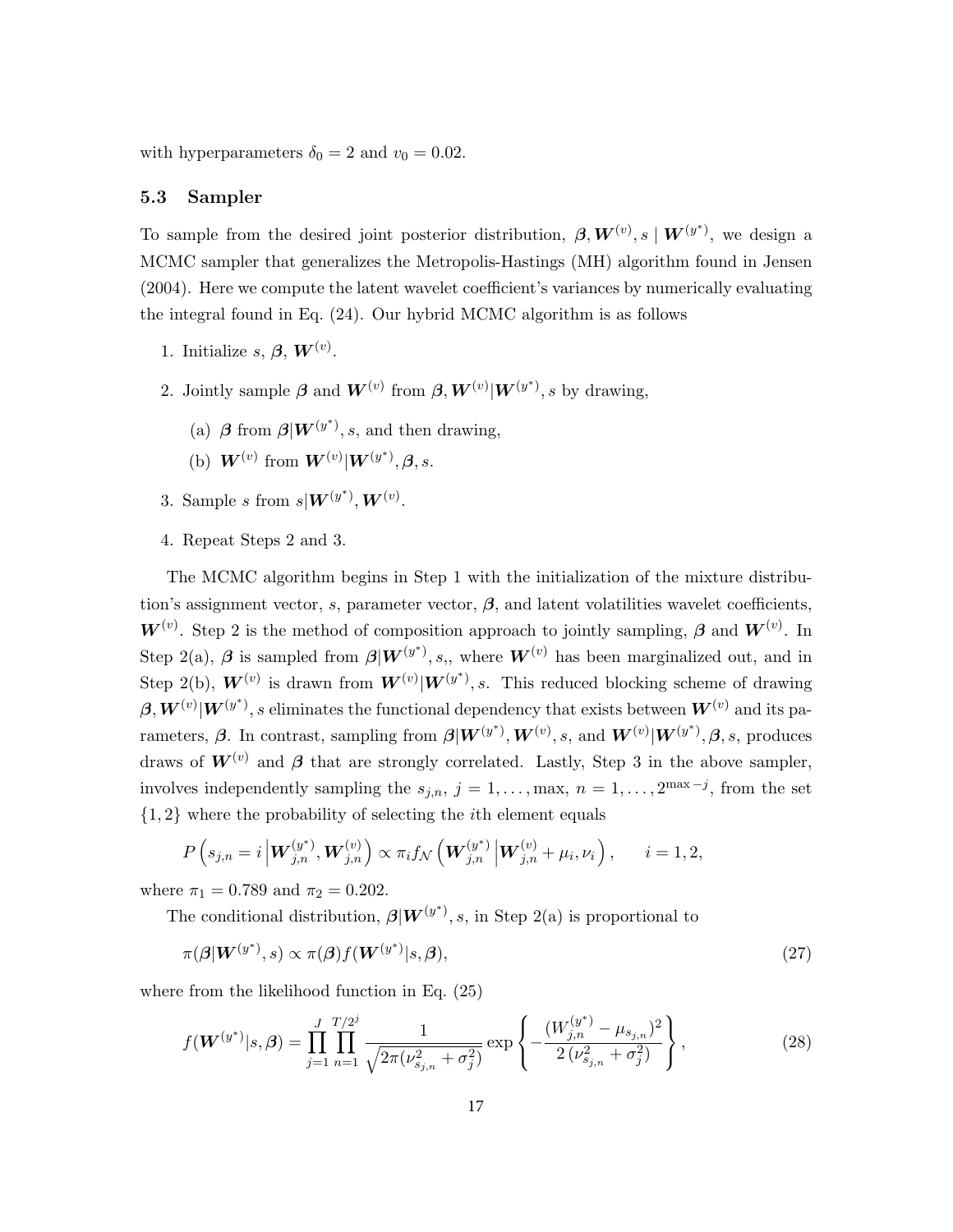with  $\sigma_j^2$  being defined in Eq. (24).

Eq. (27) is a nonstandard distribution and hence, draws from  $\beta |W^{(y^*)}, s$  cannot be made from a standard distribution. We choose to employ the tailored Metropolis-Hasting  $(MH)$  algorithm to sample this intractable distribution.<sup>12</sup> With the tailored MH sampler we make a candidate draw of  $\beta | W^{(y^*)}, s$  by sampling from the multivariate Student-t density  $f_t(\cdot|m,(n-2)V,\eta)$ , whose mean vector is m, with scale matrix,  $(\eta-2)V$ , and  $\eta$  degrees of freedom. In practice we set the Student- $t$  mean and covariance equal to

$$
m = \arg \max_{\beta} \log \pi(\beta) f(W^{(y^*)}|s, v, \beta),
$$
  

$$
V = [-\partial^2 \log \pi(\beta) f(W^{(y^*)}|s, v, \beta) / (\partial \beta \partial \beta')|_{\beta=m}]^{-1},
$$

whose values are obtained with the quasi-Newton maximization algorithm developed by Broyden, Fletcher, Goldfarb, Shanno initialized at the value of  $\beta$  from the MCMC samplers previous sweep. The degrees of freedom is set to  $\eta = 10$ .

Denote the candidate draw from the Student-t distribution as  $\beta'$ . The draw,  $\beta'$ , is accepted as a realization from  $\beta | W^{(y^*)}, s$  with Metropolis-Hastings probability

$$
\alpha(\boldsymbol{\beta},\boldsymbol{\beta}'|\boldsymbol{W}^{(y^*)},s)=\min\left\{\frac{\pi(\boldsymbol{\beta}')f(\boldsymbol{W}^{(y^*)}|s,\boldsymbol{\beta}')}{\pi(\boldsymbol{\beta})f(\boldsymbol{W}^{(y^*)}|s,\boldsymbol{\beta})}\frac{f_t(\boldsymbol{\beta}|m,(\eta-2)V,\eta)}{f_t(\boldsymbol{\beta}'|m,(\eta-2)V,\eta)},1\right\},\,
$$

where  $\beta$  is the value of the parameter from the previous sweep. In other words,  $\beta'$  will be accepted with probability  $\alpha(\boldsymbol{\beta},\boldsymbol{\beta}'|\boldsymbol{W}^{(y^*)},s)$  as a realization from  $\boldsymbol{\beta}|\boldsymbol{W}^{(y^*)},s,$  or conversely, β will be kept with probability  $1 - \alpha(\beta, \beta' | W^{(y^*)}, s)$  as the sampler's current realization.

Because of the wavelets approximate independent nature, draws in Step 2(b) from the multivariate distribution  $W^{(v)}|W^{(y^*)}, \beta$ , s can be sampled individually from the tractable univariate distributions

$$
\pi\left(W_{j,n}^{(v)}\left|W_{j,n}^{(y^*)},\boldsymbol{\beta},s_{j,n}\right.\right)\propto \pi\left(W_{j,n}^{(v)}\left|\boldsymbol{\beta}\right.\right)f\left(W_{j,n}^{(y^*)}\left|W_{j,n}^{(v)},\boldsymbol{\beta},s_{n,j}\right.\right),
$$

where  $\pi(W_{j,n}^{(v)}|\mathcal{B}) \sim \mathcal{N}(0, \sigma_j^2)$  and the likelihood function is

$$
f(W_{j,n}^{(y^*)}|W_{j,n}^{(v)}, \beta, s) = \frac{1}{\sqrt{2\pi(\sigma_j^2 + \nu_{s_{jn}}^2)}}
$$
  
 
$$
\times \exp\left\{-\frac{\left(W_{j,n}^{(y^*)}-W_{j,n}^{(v)}-\mu_{s_{jn}}\right)^2}{2(\sigma_j^2 + \nu_{s_{jn}}^2)}\right\},
$$

 $12$ See Chib and Greenberg 1995, 1998 for the theory behind MH samplers.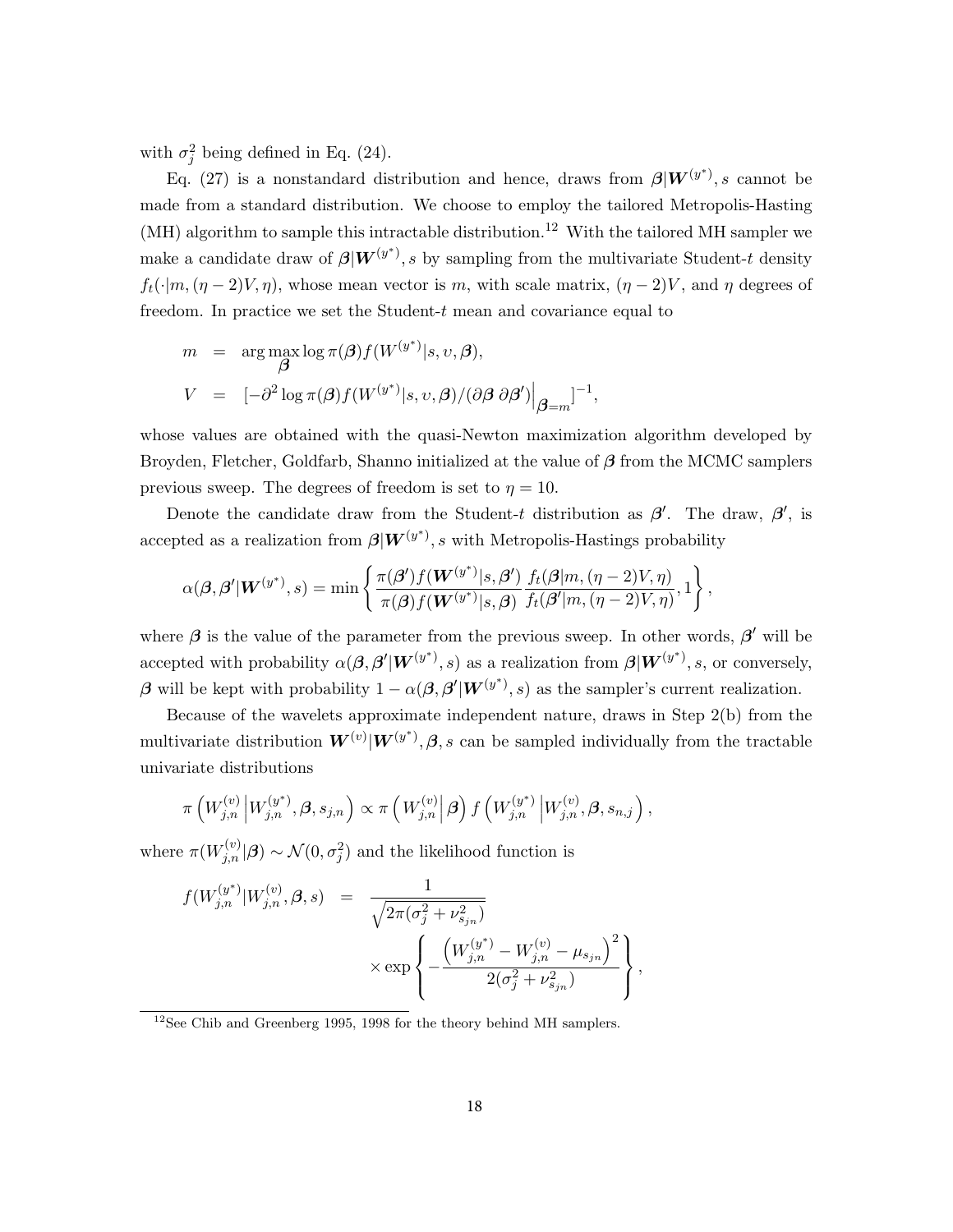for  $j = 1, \ldots, \text{max}$ , and  $j = 1, \ldots, 2^{\text{max}-j}$ . After completing the square the conditional latent wavelet coefficients is found to be independently distributed

,

$$
W_{j,n}^{(v)}|W_{n,j}^{(y^*)}, \beta, s_{n,j} \sim \mathcal{N}(\overline{W}_{j,n}, \nu_{j,n}^2),
$$

where

$$
\overline{W}_{j,n} = \left(\frac{1/\sigma_{s_{j,n}}^2}{1/\sigma_{s_{j,n}}^2 + 1/\sigma_j^2}\right) \overline{W}_{j,n}^{(y^*)}, \qquad v_{jn}^2 = \frac{1}{1/\sigma_{s_{j,n}}^2 + 1/\sigma_j^2}
$$

and  $\overline{W}_{j,n}^{(y^*)} = W_{j,n}^{(y^*)} - \mu_{s_{j,n}}.$ 

# 6 Applications

In this section we report the results from our MCMC algorithm when applying it to simulated and empirical daily stock return data. Daubechies (1992, p.198) least asymmetric wavelet with  $L = 8$  nonzero filter coefficients (four vanishing moments) is used in every instance. A number of issues need to be taken into consideration when choosing the particular family of wavelets and its number of vanishing moments; issues like boundary effects, possible statistical artifacts caused by a wavelet with a large number of vanishing moments, and how well the wavelet approximates an ideal bandpass filter. We choose the Daubechies least asymmetric class of wavelets with four vanishing moments because it favorably addresses each of these items while possessing the extraordinary theoretical property of diagonalizing a long-memory process's covariance matrix (Whitcher et al.; 2000 and Percival and Walden; 2000, pp. 346-349).

#### 6.1 Quasi-returns

We generate and estimate a collection of SV-FIAR models having  $T = 4096$  observations and consisting of twelve different combinations of the autoregressive and differencing parameter values;  $\phi = 0, 0.5, 0.75, 0.99$  and  $d = 0, 0.45, 0.6, 1.0^{13}$  These particular values of  $\phi$  and d generate a wide variety of time series behavior in the volatility process,  $v_t$ , including weak to strong persistent autoregressive dynamics, stationary and strict stationary, long-memory, and explosive, nonstationary unit root behavior. Each of the twelve simulated return series is generated using the instantaneous volatility value of  $\sigma^2 = 1$  and the volatility of volatility  $\sigma_{\eta}^2 = 0.01$ . In robustness tests, we found that the estimates of d and  $\phi$  were unaffected by larger values for  $\sigma$  and  $\sigma_{\eta}$  but we choose not to report them here.

<sup>&</sup>lt;sup>13</sup>Hosking (1984) algorithm is used to generate the latent volatility processes.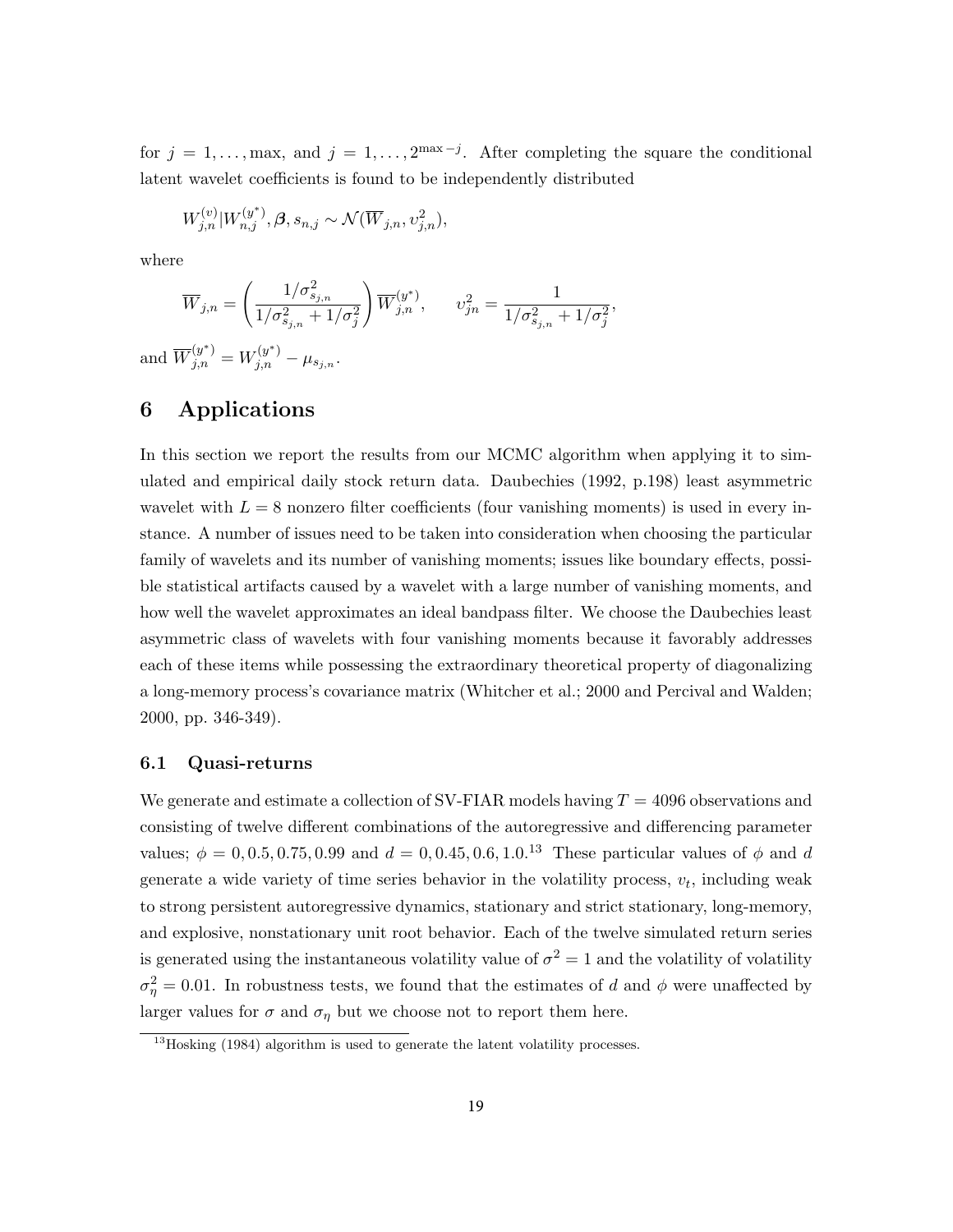Table 1 lists the parameter estimates and their summary statistics for the twelve different data generating SV-FIAR models. Each simulated SV-FIAR model result is separated in the table by horizontal lines. To encourage convergence of the MCMC algorithm to the target posterior density, for each simulated series, only the last 5,000 draws of  $\beta$  and  $W^{(v)}$ out of 6,000 MCMC sweeps are used to make inference concerning the parameter values. In the second through sixth column of Table 1 we list the model's true parameter values,  $\sigma_{\eta}^2$ , d and  $\phi_1$ , their posterior mean which equal the sample mean of the MCMC draws, their numerical standard error (NSE), the sampler's inefficiency measure (Ineff.) for the particular parameter, and the 5 and 95 percentiles (in parenthesis) of the parameter's posterior distribution. Finishing out the table in the seventh column is the tailored Metropolis-Hasting rejection rate,  $1 - \alpha(\beta, \beta')$ , for the candidate draw from  $\beta \sim \beta |W^{(y^*)}, s$ .

The inefficiency measure indicates how slow our MCMC sampler converges to the target posterior density by measuring the level of dependency between the drawn  $\beta$ s. The higher the inefficiency the greater the number of draws of  $\beta$  needed to reach a particular level of Monte Carlo accuracy. The inefficiency measure for a parameter is:

$$
1 + \frac{2N}{N-1} \sum_{\tau=1}^{J} K\left(\frac{\tau}{J}\right) \rho(\tau),
$$

where  $K(\cdot)$  is Parzen's filter (see Percival and Walden, 1998, p. 265),  $\rho(\cdot)$  is the sample autocorrelation function of the drawn parameter, N is the number of draws  $(N = 5,000)$ , and  $J$  is the largest lag at which the autocorrelation function is computed (In the simulations below we find that the MCMC draws correlogram decays so rapidly that  $J = 100$  is adequate.).

The measure of inefficiency quantifies the loss associated with using correlated draws to make inference concerning the parameter as opposed to truly independent draws. This inefficiency measure for each unknown is also used to compute the numerical standard error (NSE) of the parameter's posterior mean by taking the square root of the product between the parameter's inefficiency and the sample variance of its draws (Geweke, 1992).

The parameter inefficiency measures and MH rejection rates in Table 1 are indicative of a MCMC sampler that is producing weakly correlated draws from over the entire support of the posterior distribution. In the simulations the efficiency measures are no bigger than thirty and in most cases less than ten. Small inefficiency measures support our decision to jointly sample the latent volatilities wavelet coefficients and the parameters with the two step composition approach of first sampling from  $\beta |W^{(y^*)}, s$  with the tailored MH algorithm followed by individually drawing the latent volatilities wavelet coefficients.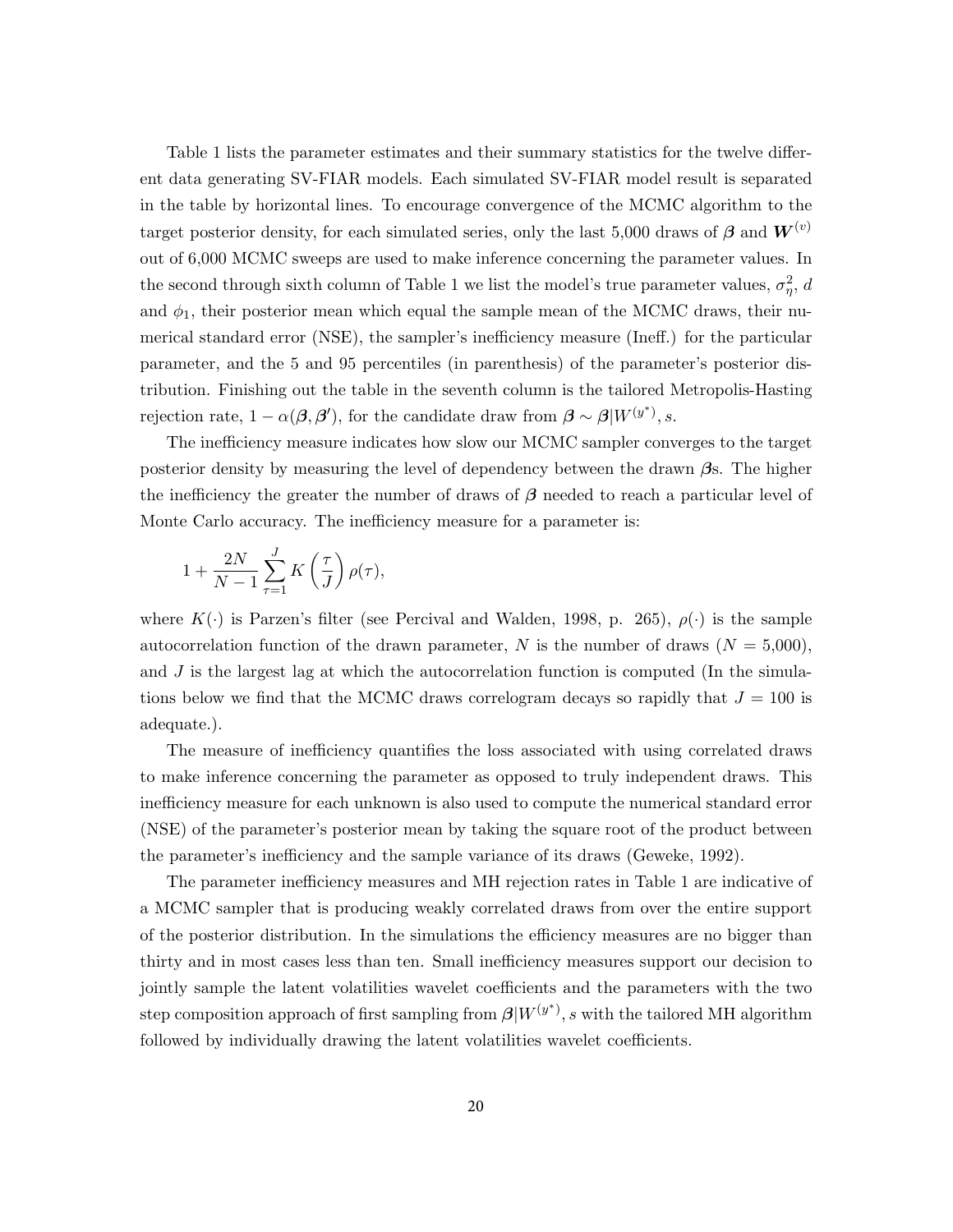| $\boldsymbol{\nu}$ | 1 L      | J 3 <sup>U</sup> / | ╯          |        | $\cdots$            |                                                    |
|--------------------|----------|--------------------|------------|--------|---------------------|----------------------------------------------------|
|                    | Truth    | Mean               | <b>NSE</b> | Ineff. | $90\%$ Conf.        | $1-\alpha(\boldsymbol{\beta},\boldsymbol{\beta}')$ |
| $\boldsymbol{d}$   | $\theta$ | 0.1937             | 0.0317     | 6.180  | (0.0630, 0.3372)    | 0.375                                              |
| $\phi$             | 0.99     | 0.9715             | 0.0007     | 7.593  | (0.9489, 0.9870)    |                                                    |
| $\boldsymbol{d}$   | 1.0      | 1.0156             | 0.0187     | 7.185  | (0.9140, 1.1232)    | 0.453                                              |
| $\phi$             | 0        | 0.3080             | 0.2847     | 9.469  | $(-0.0510, 0.6187)$ |                                                    |
| d                  | 0.45     | 0.2450             | 0.0987     | 10.367 | (0.0384, 0.4094)    | 0.427                                              |
| $\phi$             | 0.75     | 0.8700             | 0.0291     | 14.486 | (0.7812, 0.9479)    |                                                    |
| $\boldsymbol{d}$   | 0.45     | 0.3631             | 0.1482     | 17.405 | (0.1538, 0.5174)    | 0.516                                              |
| $\phi$             | 0.5      | 0.5873             | 0.3581     | 18.247 | (0.3018, 0.8630)    |                                                    |
| $\boldsymbol{d}$   | 0.45     | 0.4082             | 0.0157     | 2.592  | (0.2368, 0.5487)    | 0.284                                              |
| $\phi$             | $\theta$ | $-0.1277$          | 0.1667     | 2.734  | $(-0.5802, 0.3947)$ |                                                    |
| $\boldsymbol{d}$   | 0.6      | 0.4925             | 0.0441     | 6.677  | (0.3255, 0.6476)    | 0.299                                              |
| $\phi$             | 0.75     | 0.8387             | 0.0183     | 9.588  | (0.7330, 0.9141)    |                                                    |
| $\boldsymbol{d}$   | 0.6      | 0.4990             | 0.1607     | 19.875 | (0.2862, 0.6424)    | 0.538                                              |
| $\phi$             | 0.5      | 0.7242             | 0.2258     | 26.533 | (0.5649, 0.8919)    |                                                    |
| $\boldsymbol{d}$   | 0.6      | 0.6211             | 0.0231     | 5.766  | (0.4949, 0.7410)    | 0.371                                              |
| $\phi$             | $\theta$ | 0.0535             | 0.3688     | 7.364  | $(-0.3726, 0.4621)$ |                                                    |

 $y_t = \exp\{v_t/2\}\xi_t, \ (1 - \phi B)(1 - B)^d v_t = \sqrt{\frac{\xi_t}{\xi_t}}$  $0.01 \eta_t, t = 1, \ldots, 4096$ 

Table 1: Bayesian estimates (6000 draws with the first 1000 draws discarded) of the autoregressive and fractional differencing parameter for a simulated SV-FIAR model where NSE is the numerical standard error, Ineff. is the inefficiency factor, 90% Conf. denotes the 5 and 95 percentiles of the posterior distribution, and  $1 - \alpha(\beta, \beta')$  is the MH rejection rate. Note that some of the results are from misspecified models when the true value of either  $\phi$ or  $d$  is zero.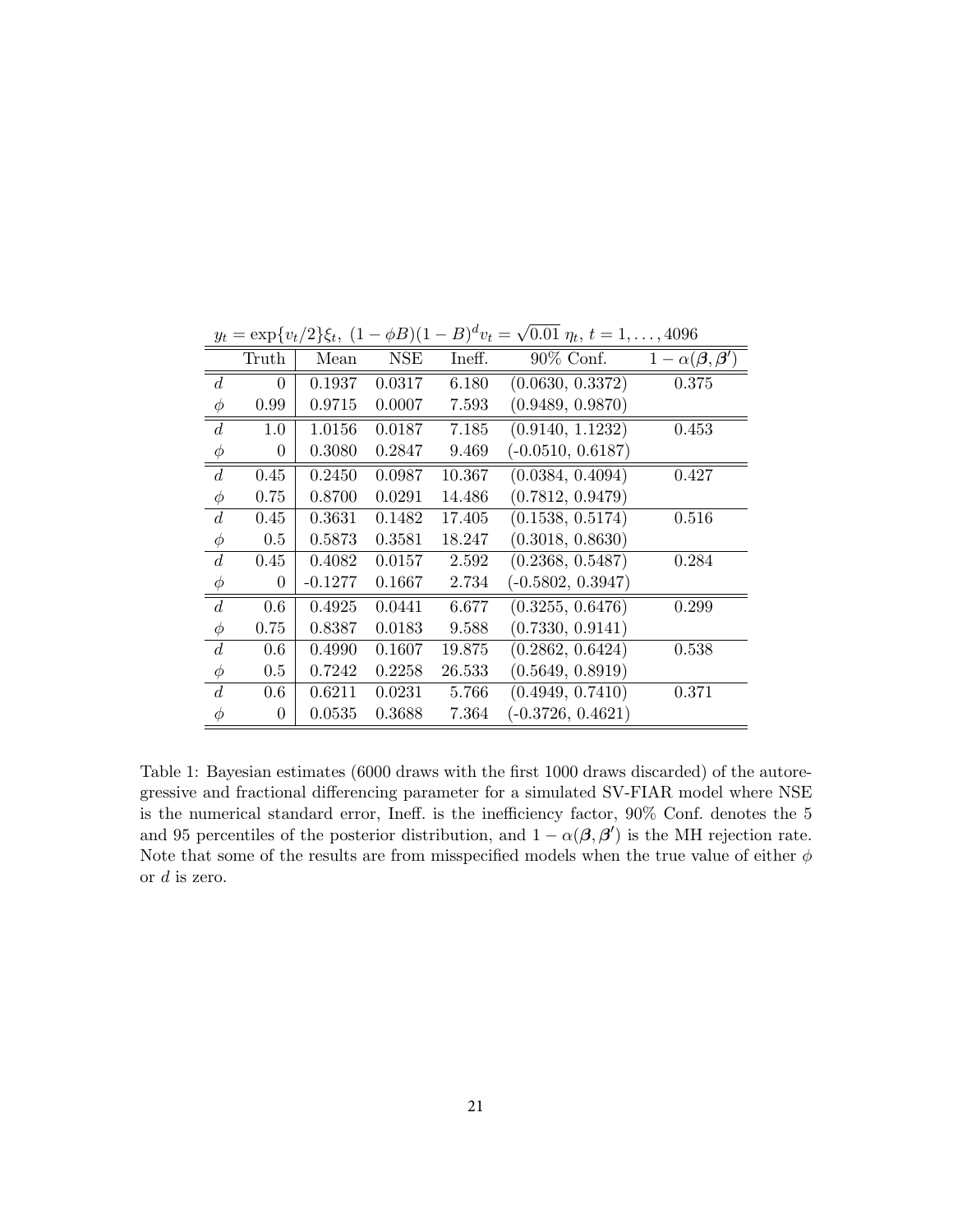The tailored MH portion of the sampler mixes well with the conditional sampler of the parameter vector accepting nearly half of the candidate draws of d and  $\phi$ . Acceptance rates of this size for a distribution with the dimension of  $\beta |W^{(y^*)}, s$  are indicative of a accurate Metropolis-Hastings algorithm that has converged and is drawing from the desired target distribution. It also shows that the sampler is not getting stuck in any particular region of the distribution but is spanning the distributions entire domain.

From the parameter estimates reported in Table 1 our Bayesian estimator is capable of distinguishing between a unit root  $(d = 1)$  in volatility and strongly persistent autoregressive behavior ( $\phi = 0.99$ ). When the simulated returns are generated from a SV-FIAR model with  $d = 0$  and  $\phi = 0.99$ , the sampler correctly assigns the autoregressive persistence to  $\phi$ and not d by finding  $\phi$  to equal 0.9715.<sup>14</sup> At the other end of the persistence spectrum, when the return series is generated with a volatility process where  $d = 1$  and  $\phi = 0$ , our estimate of the differencing parameter captures the nonstationary unit root behavior of volatility by estimating  $d = 1.0156$  and  $\phi = 0.3080$ .

The ability to distinguish between, and assign autoregressive and long memory persistence to their rightful parameter, also holds when  $\phi$  and d move away from the extreme cases of  $d = 1$ ,  $\phi = 0$ , and  $d = 0$ ,  $\phi = 0.99$ . However, as the level of persistence assigned to  $\phi$  increases a portion of the long-memory dynamics gets assigned by the estimator to  $\phi$  and not to d. This reallocation of persistence away from d to  $\phi$  causes d to be under estimated. Examples of this are seen in the quasi-returns where  $\phi = 0.75$ . When volatility is generated with  $\phi = 0.75$  and  $d = 0.45$ , the fractional differencing parameter estimate is  $d = 0.245$ . When the true value of  $d$  is increased to 0.6, our estimate of  $d$  also increases but only to 0.4925. This is still less than the true value but noticeably less than when the true factional differencing parameter was  $d = 0.45$ .

Under estimating d also occurs, but to a smaller degree, when volatility is simulated with  $\phi = 0.5$ . Estimates of d when volatility is generated with  $\phi = 0.5$  and  $d = 0.45, 0.6$  are respectively, 0.3631 and 0.499. The only simulated series where the fractional differencing parameter is over estimated occurs when volatility is void of a autoregressive term ( $\phi = 0$ ). Even though misspecified with a non-zero autoregressive parameter, the estimate of d and  $\phi$ are still very close to their true values. Hence, the simulation results suggest our estimator is capturing some of the strongly persistent, low frequency, long-memory dynamics of volatility in its estimate of  $\phi$ . The residual low frequency energy not estimated by  $\phi$  is then captured in the estimate of d.

 $14$ Since the prior for d is restricted to the positive real line, its true value is outside the support of its posterior distribution. Hence, a prior that contains the origin would most likely produce a smaller estimate of d.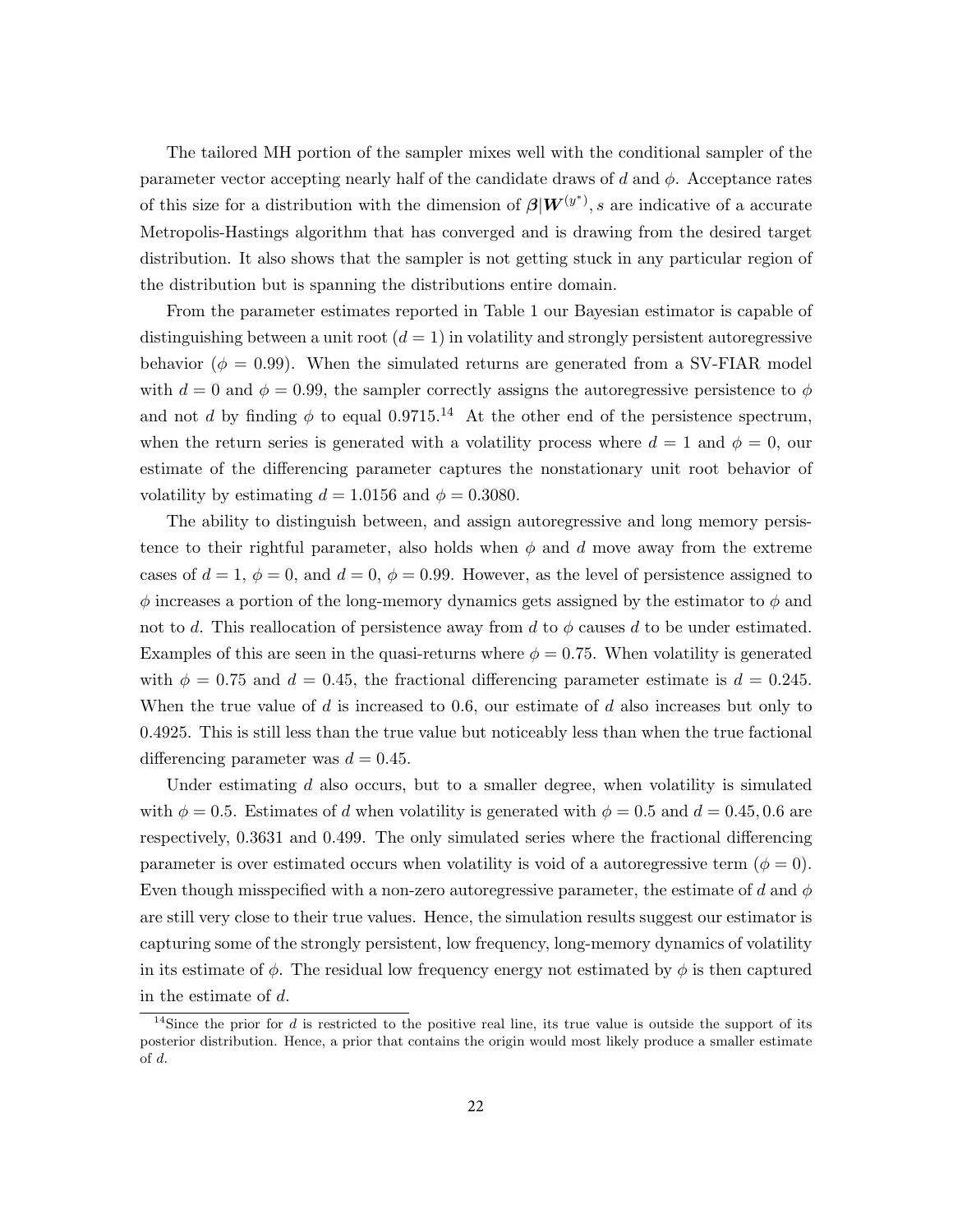Our wavelet based estimator of the fractional differencing parameter of latent volatility is also robust to values of  $d$  that lead to volatility being nonstationary; i.e., when  $d$  is greater than 1/2. For each of the quasi SV-ARFI returns simulated with  $d = 0.6, 1.0$  the 90% posterior probability interval of  $d$  contains the true value of  $d$ . In addition, when volatility is simulated with a nonstationary, long-memory model with no short-memory autoregressive term the SV-FIAR model's posterior mean of  $d$  is within 0.02 of its true value. From these findings one can set aside their worries about over differencing the log-squared returns when estimating a nonstationary, stochastic volatility process with our time-scale wavelet space estimator.

The posterior draws  $\{d^{(i)}\}$  and  $\{\phi^{(i)}\}$  also provide good inference concerning the autoregressive and long-memory dynamics of volatility. In only three out the twelve simulated SV-FIAR return series does the 90% Bayesian probability interval fail to contain the true parameter value. Two of these are the probability intervals of  $\phi$  when the true autoregressive parameter is  $0.99$  and  $0.5$ . The third is the probability interval for d when the fractional differencing parameter is 0.45 and the autoregressive parameter was 0.75. Even in these three instances the 90% probability interval for the other parameter contains that parameters actual value. So the posterior uncertainty around the parameter estimate can, in general, be trusted to separate out autoregressive dynamics from long-memory.

#### 6.2 Market returns

In this section we report the results from applying our nonstationary robust, Bayesian estimator of the SV-FIAR model to the continuously compounded daily returns of the Center for Research in Security Prices (CRSP) value weighted portfolio index. The returns are corrected for the effects of stock splits and dividends and consist of 8,192 observations from July 22, 1974 to December 29, 2006.<sup>15</sup>

In Table 2 we report the summary statistics of the MCMC draws for the SV-FI model, where the autoregressive parameter  $\phi$  is set equal to zero, and the SV-FIAR model. A total of 6000 sweeps of the MCMC algorithm are made of which the final 5000 draws are used in our posterior analysis of d and  $\phi$ . The MH-rejection rates in Table 2 suggest the  $\beta$  sampler is mixing in a similar manner to the quasi-return cases. The rejection rate is 21% for the SV-FI model and 31% when  $\phi$  is estimated. By being small the inefficiency measures for d and  $\phi$  are again giving us confidence that our sampler is working efficiently and producing

<sup>&</sup>lt;sup>15</sup>As mentioned before the Fast Wavelet transform algorithm requires the sample size to be an integer power of two. For data sets smaller than the next integer power of 2 we increase its length by reflecting the series last observations onto the data set.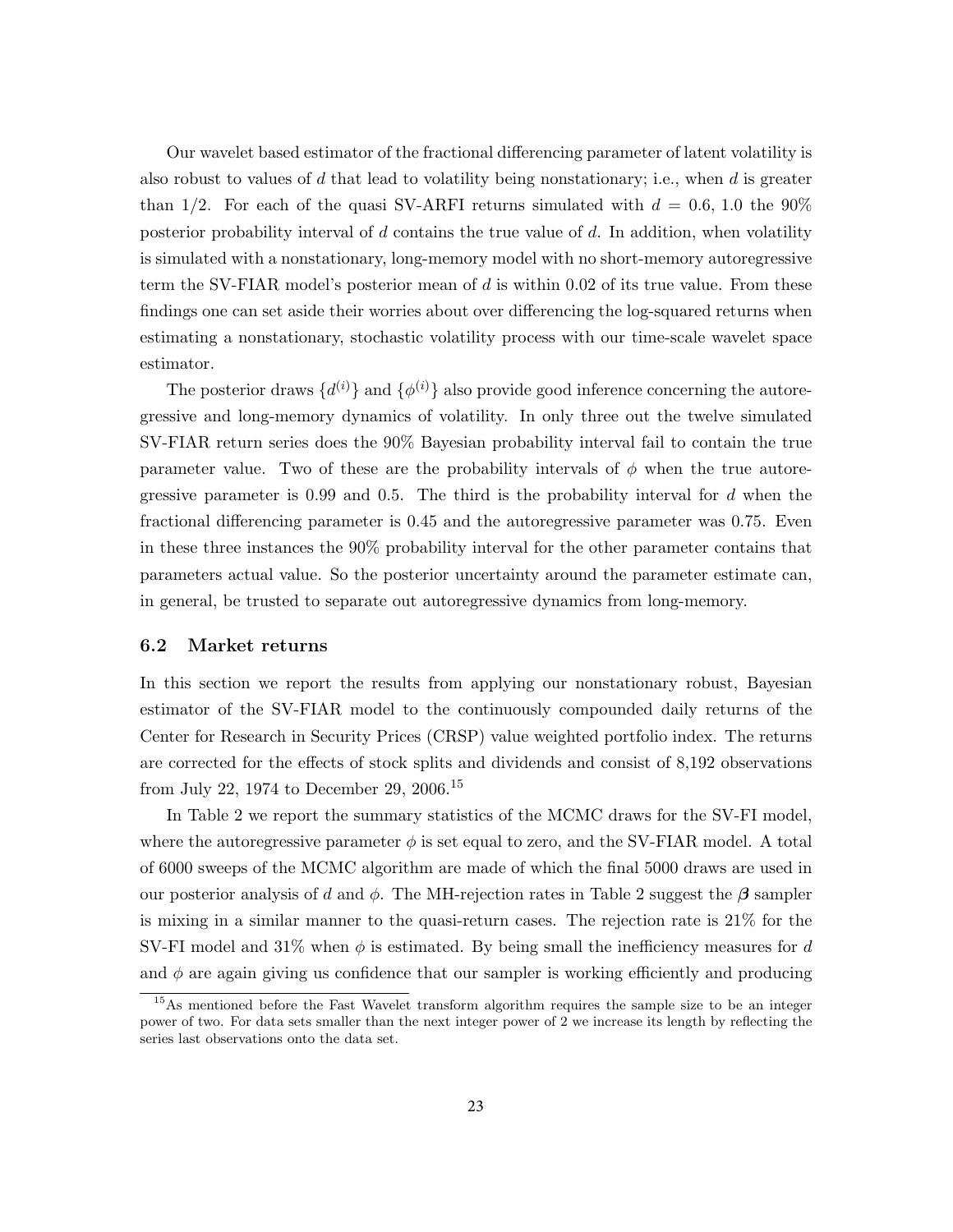| Model   | $\beta$ |                                           | Mean NVAR Ineff. | $90\%$ Conf.                                                     | $1-\alpha(\boldsymbol{\beta},\boldsymbol{\beta}')$ |
|---------|---------|-------------------------------------------|------------------|------------------------------------------------------------------|----------------------------------------------------|
| SV-FI   |         | $d \mid 0.5896 \quad 0.0018 \quad 1.8660$ |                  | (0.5291, 0.6505)                                                 | 0.2053                                             |
| SV-FIAR |         |                                           |                  | $d \mid 0.6565 \quad 0.0050 \quad 3.2559 \quad (0.5799, 0.7336)$ | 0.3133                                             |
|         |         |                                           |                  | $\phi$   -0.5634 0.0907 4.5891 (-0.7945, -0.2455)                |                                                    |

Table 2: SV-FIAR model estimates for compounded daily returns of the Center for Stock Return Prices value weighted portfolio over the period from July 22, 1974 to December 29, 2006 ( $T = 8,192$ ).

draws from the entire posterior distribution.

In Fig. 2 the posterior draws of d for the SV-FI model are plotted, along with the histogram, and the first 20 lags of the draws correlogram. Fig. 3 graphs the posterior draws, histogram and lagged autocorrelations for the d and  $\phi$  from the SV-FIAR model. Since the efficiency factors are less than 5, the decay in the correlograms of Fig. 2 and 3 show very little correlations between the parameter draws. This give us comfort that our sampler has converged to the underlying posterior distribution and statistical inference on the unknown value of d and  $\phi$  is possible with these draws.

From the posterior draws of the SV-FI model's fractional differencing parameter the density of the posterior distribution of d is centered around 0.5896 with a 90% Bayesian probability interval of (0.5291, 0.6505). Such values for the fractional differencing parameter suggests volatility is more persist than had previously been thought, so much so that volatility is a mean-reverting, long-memory process but whose variance is infinite.

When the autoregressive coefficient is included in the model, the value of d increases. This suggests volatility of the stock market is even more persistent and nonstationary than inferred by the SV-FI model. Past short-memory, auto-regresssive, stochastic volatility models of the equity market have generally found  $\phi$  to be near one. Hence, one might expect that by including the autoregressive parameter  $\phi$  in the SV-FIAR model it would take away some of the persistence associated with the fractionally differencing operator. However, the opposite occurs. In the SV-ARFI model d increases to 0.66 and the 90% probability interval of d lies over the larger values of  $(0.59, 0.73)$ . The posterior mean of the autoregressive  $\phi$ , equals  $-0.56$  and the 90% probability interval of  $(-0.79, -0.25)$  infers a short-memory dynamics opposite to that of persistence. The histograms of  $\phi$  in Fig. 3 suggest its posterior distribution is not even supported over positive values and hence,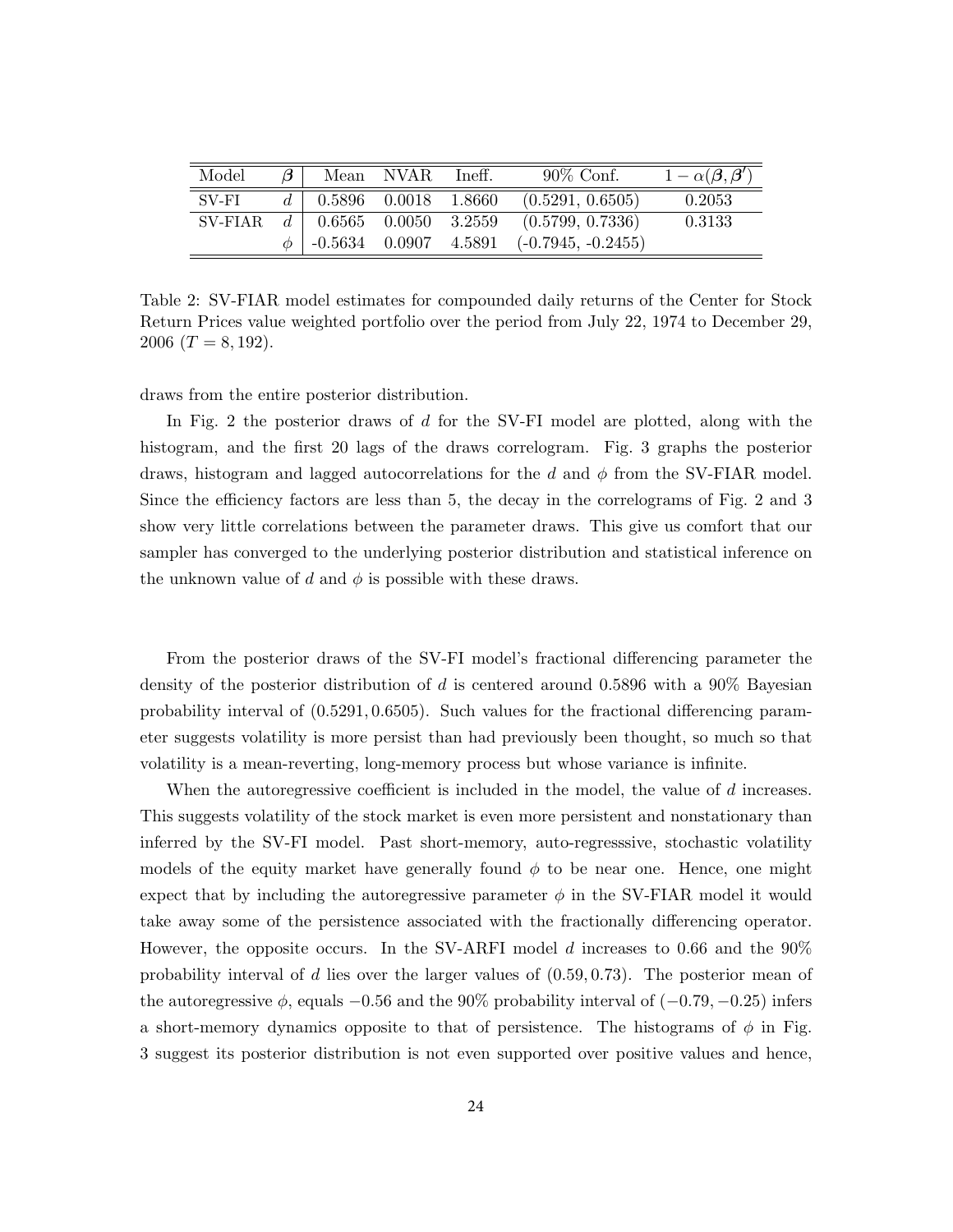

Figure 2: The 5000 MCMC draws of d, their histogram and correlogram for the SV-FI model of daily compounded returns of the Center for Stock Return Prices value weighted portfolio over the period from July 22, 1974 to December 29, 2006 ( $T = 8,192$ ).



Figure 3: The 5000 MCMC draws of d and  $\phi_1$ , their histograms and correlograms for the SV-FIAR model of daily compounded returns of the Center for Stock Return Prices value weighted portfolio over the period from July 22, 1974 to December 29, 2006 ( $T = 8,192$ ).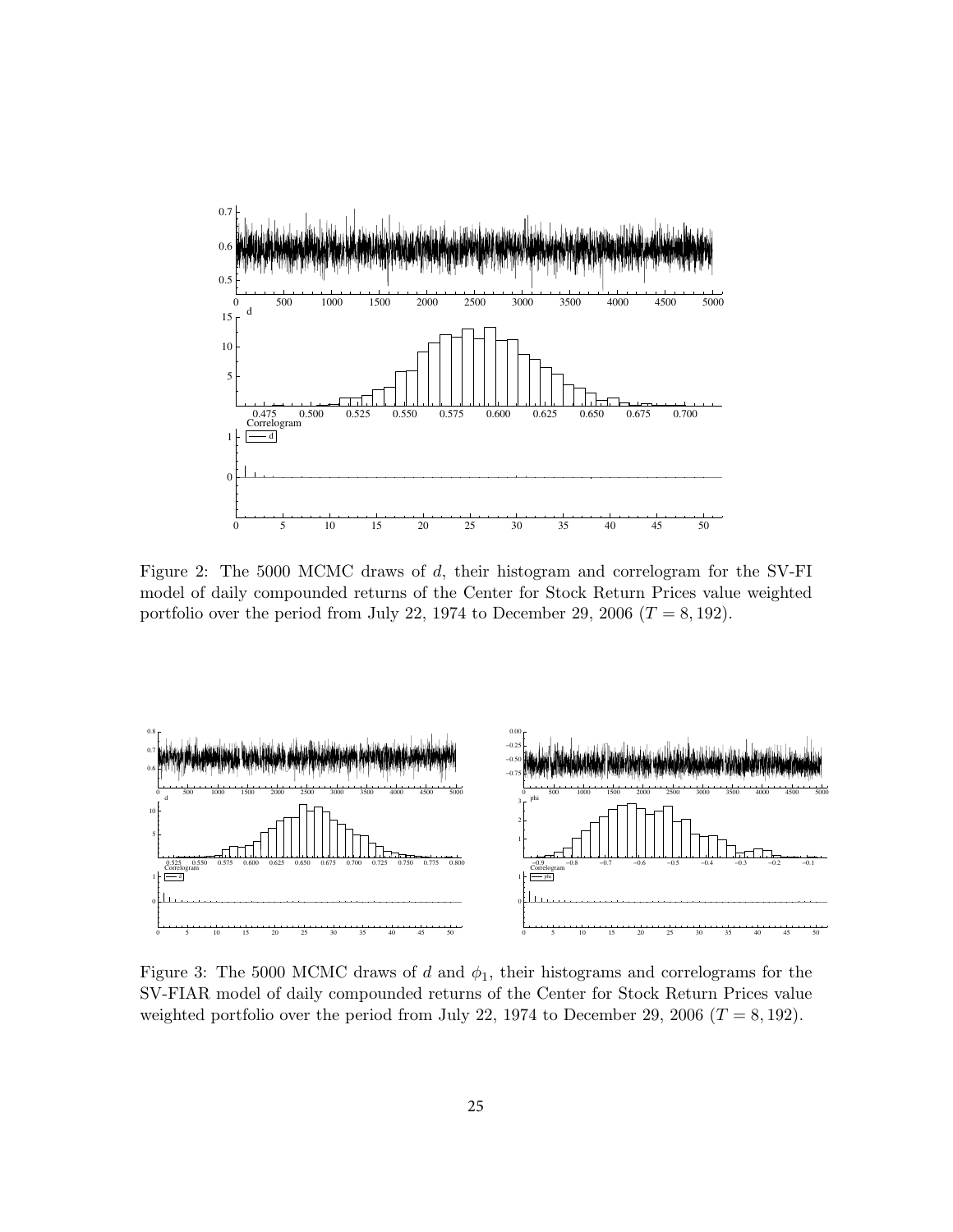persistent dynamics.

Our negative estimate of  $\phi$  stands in contrast to the findings of Bollerslev and Mikkelsen (1996), who also find the conditional hetroskedasticity of daily stock market returns following a non-stationary, long-memory, process but with an autoregression parameter that is positive. Unlike the approach we take here of first fitting a long-memory model of the conditional variance and then adding the autogressive term, Bollerslev and Mikkelsen first estimate a short-memory autogressive model finding, as expected,  $\phi$  to be very close to one. When they include the fractional differencing operator in their model it captures the non-stationary persistent behavior of the conditional hetroskedasticity in an estimate of d greater than one-half. This comes at the expense of  $\phi$  whose value declines but continues to be positive and large relative to the unit circle. Hence, in Bollerslev and Mikkelsen (1996) the highly persistent dynamics of conditional hetroskedasticity is captured by both the fractional differencing operator and the autoregressive term.

One possible explanation for our  $\phi$  being opposite in sign to Bollerslev and Mikkelsen (1996) is found in their finite series representation of the fractional differencing operators infinite series. By truncating the fractional differencing operator they implicitly assume shocks associated with the dropped terms have no effect on current levels of volatility. The implications of this is there will be less persistence associated with the truncated series relative to the actual fractional differencing operator. Since the persistence associated with the autoregressive term is uneffected by the truncation, the autogressive term picks up the slack and tries to capture this lost persistence through a larger value of  $\phi$ .

Our approach to estimating d does not appoximate the fractional differencing operator. Instead, it uses the entire wavelet representation of the fractional differening operator so that our estimator of d captures all of the persistence associated with the fractional differencing operator. Our approach leaves no leftover long-memory behavior in the volatility for the autogressive term to pick up. The  $\phi$  estimated with our wavelet domain approach is able to model the short term dynamics of volatility and is not contaminated by having to mop up any left over long-memory behavior lost from approximating the fractional differencing operator. With our results, we can safely say market volatlity is a highly persistent, nonstationary, mean-reverting process, whose short-run dynamics consist of a back and forth, flipping dynamic.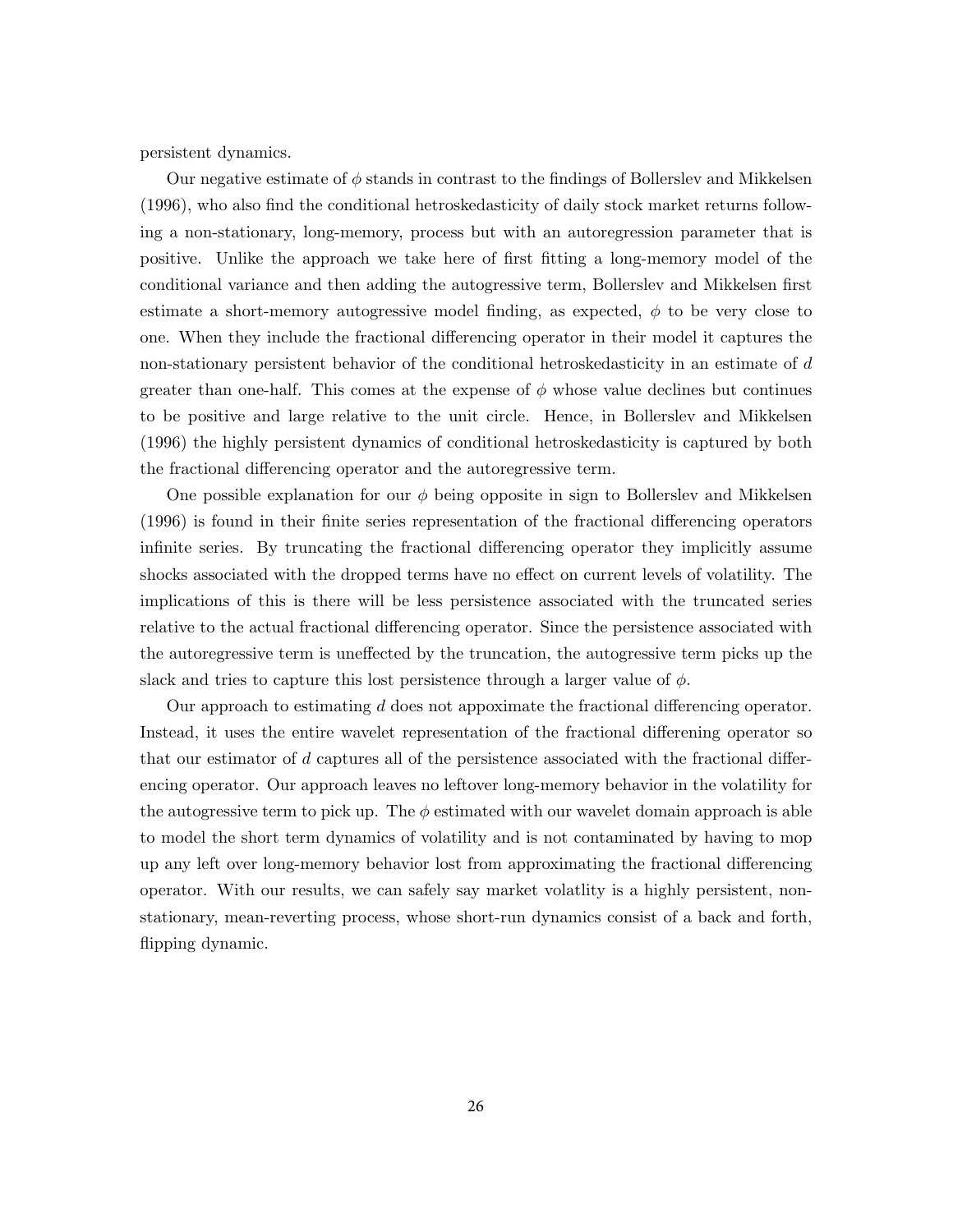# 7 Conclusion

In this paper we have designed a quick and efficient Markov chain Monte Carlo sampler of the fractional differencing and autoregressive parameters from the posterior distribution of a weakly and strictly stationary SV-FIAR model. The key contributions of our MCMC sampler is the joint estimation of the autoregressive and fractional differencing parameter from within the wavelet domain, the ability of the Bayesian, wavelet domain, estimator to handle fractionally integrated volatility that are either weakly stationary processes with finite variance, or strictly stationary processes whose variance is infinite but still meanreverting. Simulations show that the proposed MCMC sampler is a reliable estimator of the SV-FIAR model's unknown parameters. Applying the SV-FIAR model's Bayesian, wavelet domain estimator to CRSP market returns shows the long-memory observed in the volatility of stock market returns is of the highly persistent, infinite variance, but meanreverting type that comes from the fractional differencing parameter being larger than 1/2.

## References

- Andersen, T., Bollerslev, T., Diebold, F.X., and H. Ebens (2001) "The distribution of realized stock return volatility," Journal of Financial Economics 61, 43-76.
- Andersen, T, Bollerslev, T. Diebold, F.X., and P. Labys (2001) "The distribution of realized exchange rate volatility,"Journal of the American Statistical Association 96, 42-55.
- Andersen, T., Bollerslev, T., Diebold, F.X. and P. Labys (2003) "Modeling and forecasting realized volatility," Econometrica 71, 529-626.
- Arteche, J. (2004) "Gaussian semiparametric estimation in long memory in stochastic volatility and signal plus noise models," Journal of Econometrics 119, 131-154.
- Bae, S.K, Jensen, M.J, and Murdock, S.G. (2005) "Long-run neutrality in a fractionally integrated model," Journal of Macroeconomics 27, 257-274.
- Baillie, R.T. (1996) "Long-memory processes and fractional integration in econometrics," Journal of Econometrics, 73, 5-59.
- Baillie, R.T., Bollerslev, T., and H.O. Mikkelsen (1996) "Fractionally integrated generalized autoregressive conditional hetroskedasticity," Journal of Econometrics, 74, 3-30.
- Beran, J. (1994) Statistics for Long-Memory Processes, Chapman & Hall, New York.
- Bollerslev, T. and H.O. Mikkelsen (1996) "Modeling and pricing long memory in stock market volatility," *Journal of Econometrics*, 73, 151-184.
- Bollerslev, T. and H.O. Mikkelsen (1999) "Long-term equity anticipation securities and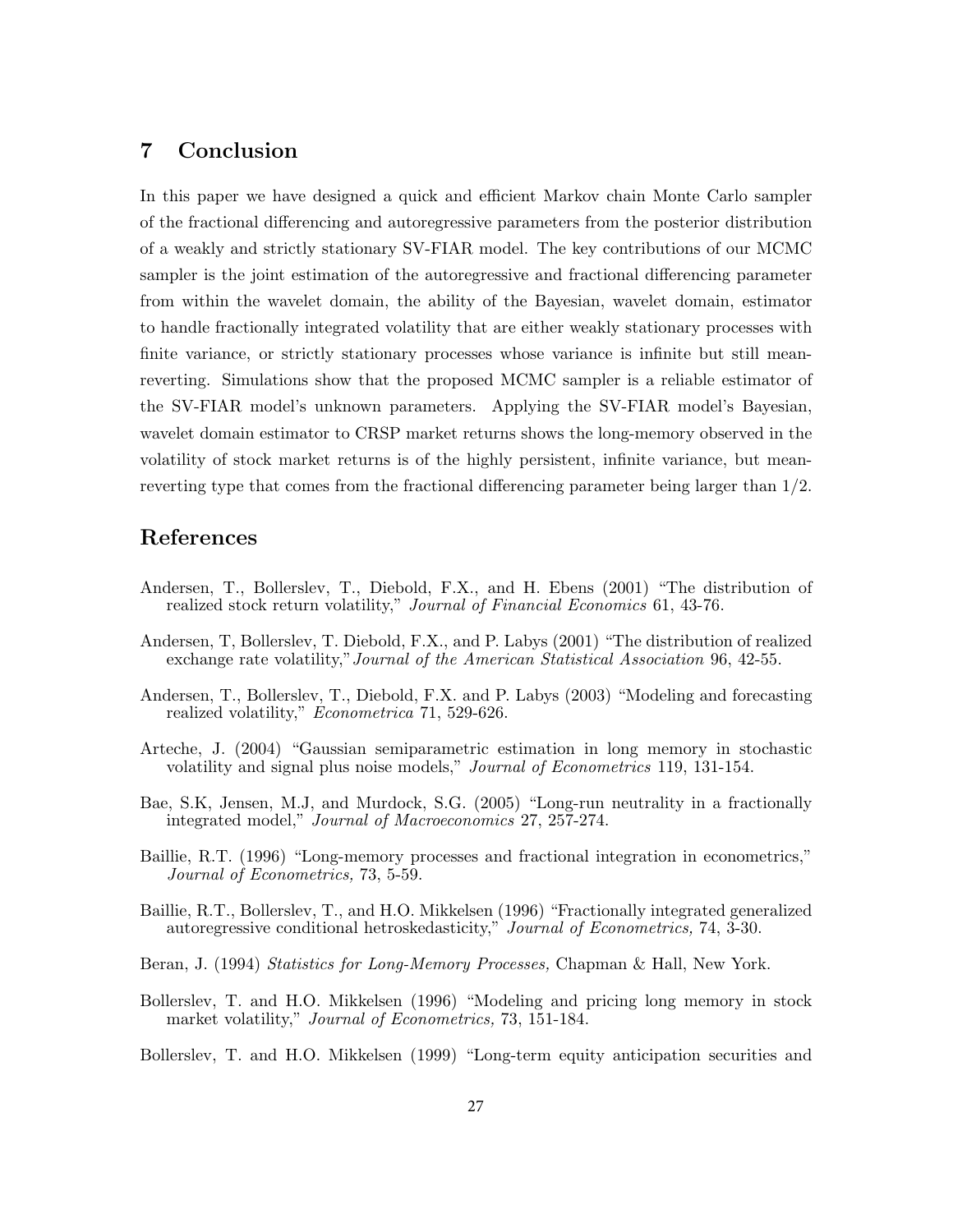stock market dynamics," Journal of Econometrics, 92, 75-99.

- Breidt, F.J., Crato, N. and P. de Lima (1998) "On the detection and estimation of longmemory in stochastic volatility," Journal of Econometrics, 83, 325-348.
- Brockwell, P. J., and R.A., Davis, (1993) Time Series: Theory and Methods, 2nd ed., Springer, New York.
- Chan, N.H. and W. Palma (1998) "State space modeling of long-memory processes," Annals of Statistics, 26, 719-740.
- Cheung, Y.W, and Lai, K.S. (1993) "A fractional cointegration analysis of purchasing power parity," Journal of Business and Economic Statistics 11, 103-112.
- Chib, S. (2001) "Markov chain Monte Carlo methods: Computation and inference," in J.J. Heckman and E. Leamer, eds., Handbook of Econometrics, Vol. 5, Elsevier Science, Amsterdam, 3569-3649.
- Chib, S. and E. Greenberg (1995) "Understanding the Metropolis-Hastings Algorithm," American Statistician, 49, 327-335.
- Chib, S. and E. Greenberg (1996) "Markov chain Monte Carlo simulation methods in econometrics," *Econometric Theory*, 12, 409-431.
- Chib, S. and E. Greenberg (1998) "Analysis of multivariate probit models," Biometrika, 85, 347-361.
- Chib, S., Nardari, F. and N. Shephard (2002) "Markov chain Monte Carlo methods for stochastic volatility models," Journal of Econometrics, 108, 281-316.
- Daubechies, I. (1988) "Orthonormal bases of compactly supported wavelets," *Communica*tion in Pure Applied Mathematics, 41, 909-996.
- Daubechies, I. (1992) Ten Lectures on Wavelets, SIAM, Philadelphia.
- Deo, R.S. and C.M. Hurvich (2001) "On the log periodogram regression estimator of the memory parameter in long-memory stochastic volatility models," *Econometric Theory*, 17, 686-710.
- Ding, Z., Granger, C.W.J., and R.F. Engle (1993) "A long memory property of stock market returns and a new model," Journal of Empirical Finance, 1, 83-106.
- Frederiksen, P. and M.Ø. Nielsen (2008) "Bias-reduced estimation of long-memory stochastic volatility," Journal of Financial Econometrics 6, 496-512.
- Fuller, W.A. (1996) Introduction to Statistical Time Series (2nd ed.), Wiley, New York.
- Gallegati, M. and W. Simmler (2014) Wavelet Applications in Economics and Finance, Springer, New York.
- Gelfand, A.E., and A.F.M. Smith (1990) "Sampling-based approaches to calculating marginal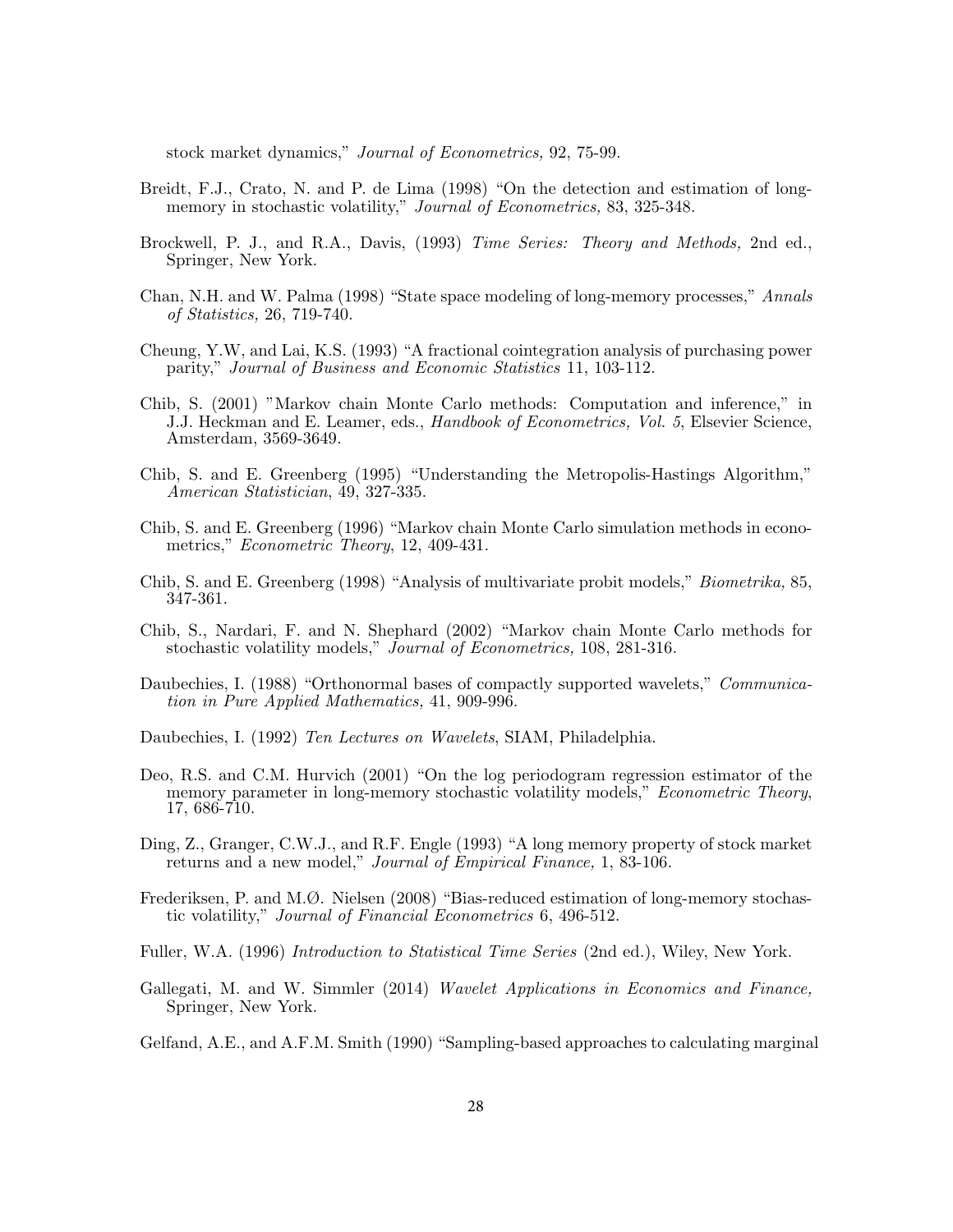densities," Journal of the American Statistical Association, 85, 398-409.

- Geweke, J. (1992) "Evaluating the accuracy of sampling-based approaches to the calculation of posterior moments," in J.M. Bernardo et al., eds., Bayesian Statistics, 4 Oxford University, New York, NY, 169-193.
- Gradshteyn, I.S., and I.M. Ryzhik. (1994) Table of Integrals, Series, and Products, translated from the Russian. Translation fifth edited by A. Jeffrey, Academic Press, San Diego.
- Granger, C.W.J., and Z. Ding (1996) "Varieties of long memory models," Journal of Econometrics, 73, 61-77.
- Granger, C.W.J. and R. Joyeux (1980) "An introduction to long-memory time series models and fractional differencing," Journal of Time Series Analysis, 4, 221-237.
- Harvey, A.C. (2011) "Long-memory in stochastic volatility" in J. Knight, and S. Sachell, eds., Forecasting Volatility in the Financial Market, Butterworth-Heineman, London.
- Harvey, A.C., and N. Shephard (1996) "Estimation of an asymmetric stochastic volatility model for asset returns," Journal of Business and Economic Statistics, 14, 429-434.
- Hirano, K. (2002) "Semiparametric Bayesian inference in autoregressive panel data models," Econometrica, 70, 781-799.
- Hosking, J.R.M. (1981) "Fractional differencing," Biometrika, 68, 165-176.
- Hosking, J.R.M. (1984) "Modeling persistence in hydrological time series using fractional differencing," *Water Resources Research*, 20, 1898-1908.
- Hurvich, C.M., Moulines, E., and Soulier, P. (2005) "Estimating long memory in volatility," Econometrica 73, 1283-1328.
- Hurvich, C.M., and Ray, B.K. (2003) "The local Whittle estimator of long-memory stochastic volatility," Journal of Financial Econometrics 1, 445-470.
- In, F., and Kim, S. (2013) An Introduction to Wavelet Theory in Finance: A Wavelet Multiscale Approach, World Scientific Publishing, Singapore.
- Jensen, M.J. (1999) "An approximate wavelet MLE of short and long-memory parameters," Studies in Nonlinear Dynamics and Econometrics, 3, 239-353.
- Jensen, M.J. (2000) "An alternative maximum likelihood estimator of long-memory processes using compactly supported wavelets," Journal of Economic Dynamics and Control, 24, 361-387.
- Jensen, M.J. (2004) "Semiparametric Bayesian inference of long-memory stochastic volatility," Journal of Time Series Analysis, 25, 895-922.
- Jensen, M.J. and J.M. Maheu (2010) "Bayesian semiparametric stochastic volatility modeling," Journal of Econometrics, 157, 306-316.